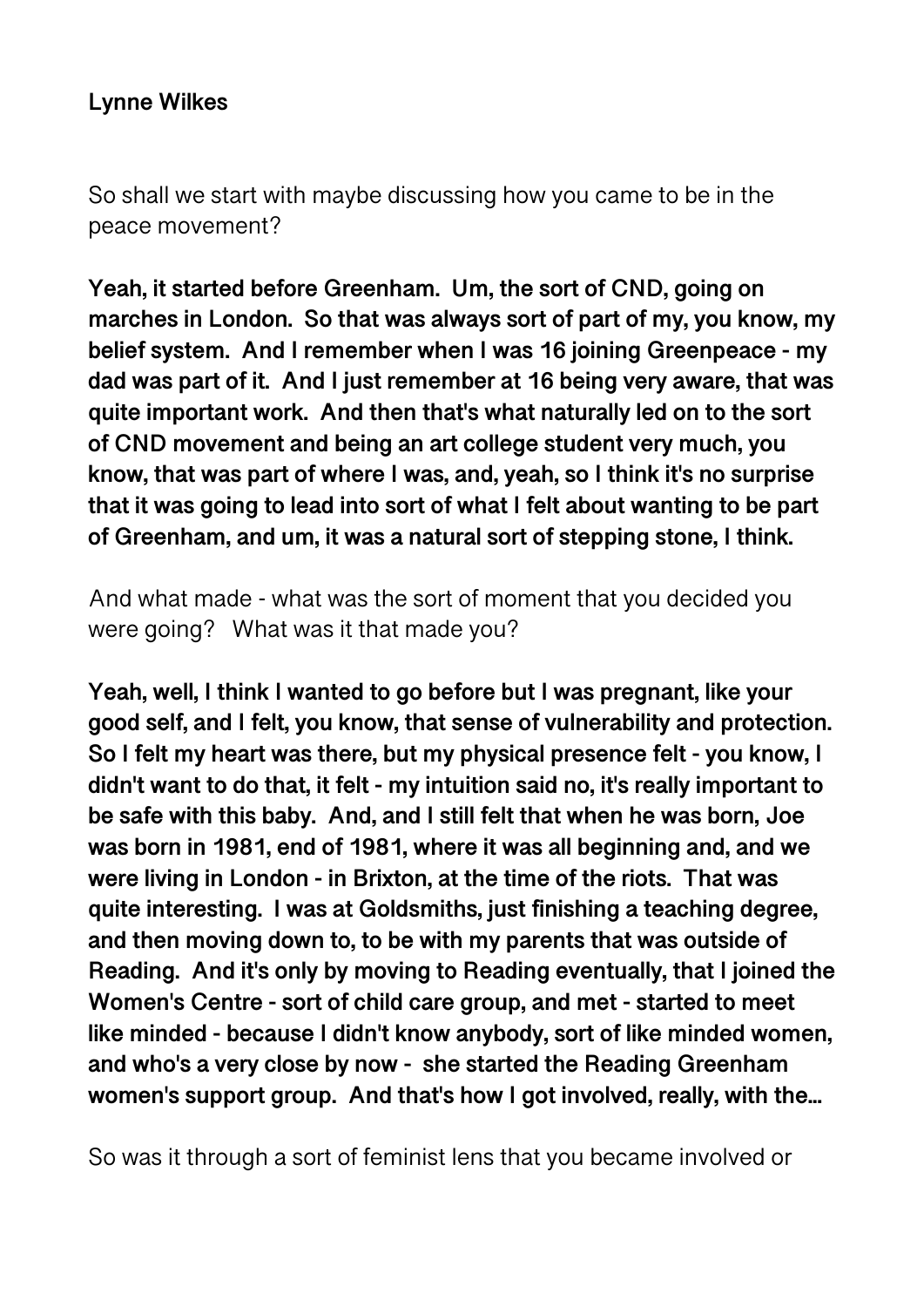#### more of a...

**Yeah, both, I think both. It is all encompassing. You know, it's interesting - I've been reflecting on, as an older woman now, and this woman - you know, I was in my sort of mid 20s, um - what was all that about? You know, what was that whole instinctual sense of, er, I was called - drawn there, I think on lots of levels, on lots of levels. I split up from my husband in that time - when Joe was 3. And again, I think, you know, when you're going through that phase, you're looking for sisterhood and support from women, and women in similar situations, and women in general, I think. So that was very empowering. So it was, it was really an easy sort of route to begin, you know, I didn't have to even try it was like falling on my lap, and it felt right. And yeah, and I think it was great to support, because I knew having, you know, such a tiny child, I didn't really want to take him to be - and I was, I breastfed til he was three. So I was very much involved in that, so bringing him up was my, my priority. But each time I could have, I would I would go if that makes sense. Do you know what I mean?** 

Yeah. So did you go on weekends, or whenever you...

**Yeah, so the support group was very much - we decided to support Blue Gate, because they were quite vulnerable. They were right on the road. That's where the bailiffs and munchers would come and take all the stuff away the next morning.** 

Munchers being the bins?

**Yeah, so all their cookery stuff, everything - bedding, sort of benders would just all be put in. So it was a very...** 

When was this? Do you remember what year?

**It must have been about 1983 / '84. And I think, you know, sort of seeing - so how do they live then, how can they live when their home has been taken away? Every morning going into winter. So our support**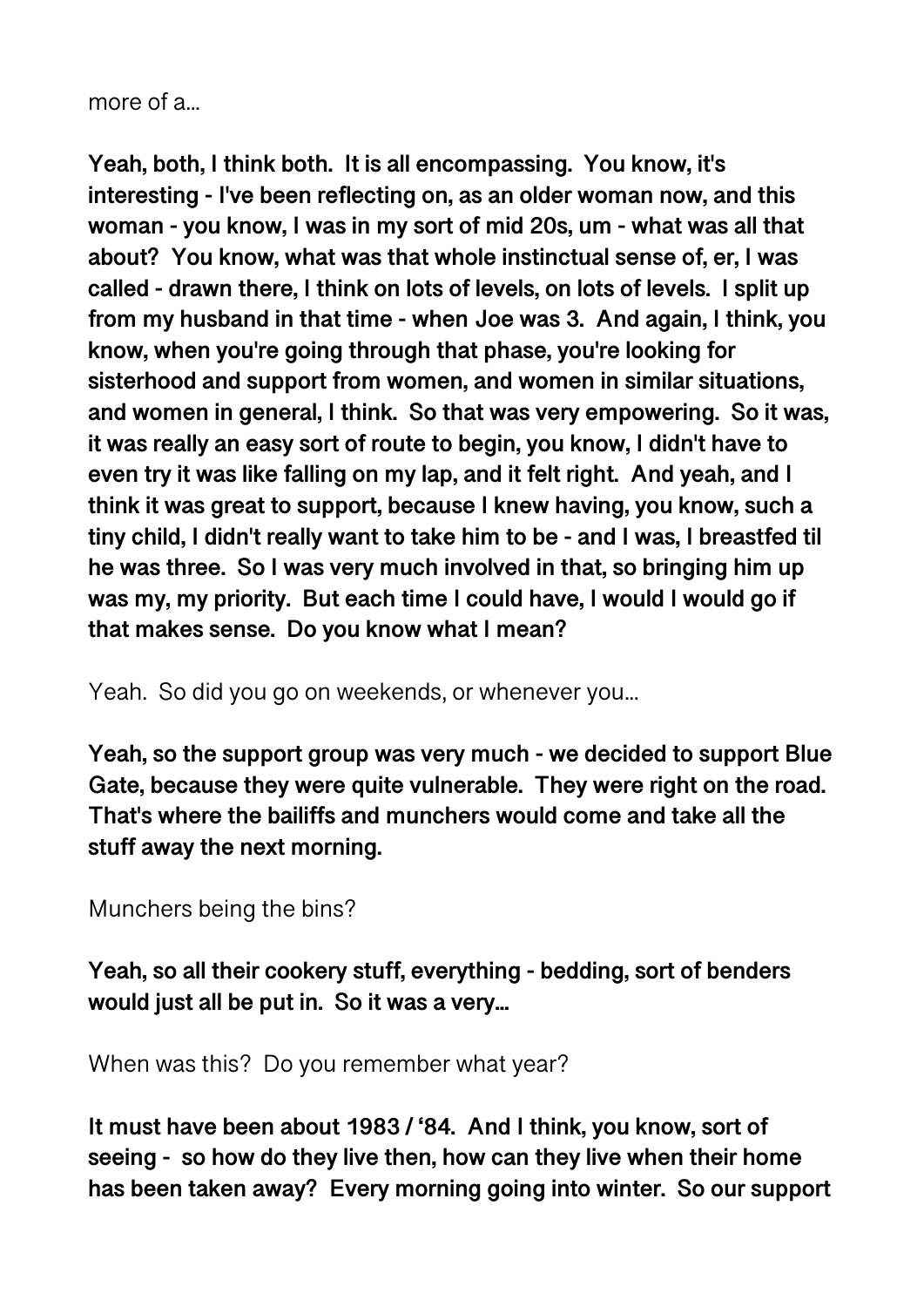**group really was, um - we did this thing called night watch where we would go two nights a week and have like, I think it was - what was the timing? 8 until 2 - that was one group of women, and then 2 til 6. So we changed over, so the women could go to sleep, to go to bed and we would sit around the fire, keep the fire going, and if there was, you know anybody going to disturb them, or cruise missiles coming we would wake them up, so we were sort of there to make sure they slept.** 

And you did that for a couple years?

**Yeah, yeah. So um, and that was quite amazing, you know, just being almost like, I don't know what the right word is, but just there to, to support and help them protect, um - like guardians, in a way it was quite interesting. And to allow them the safety of sleep, and energy for what they were, they were choosing, you know, they were putting their lives in Greenham common every day, and that wasn't my choice because I had a little child that was my priority. So, and the more I went there, the more I got more intrigued about, you know, like I was stepping out of when I felt I wasn't no longer breastfeeding I felt I could sort of do a little bit more, you know, that felt right. And um, so the first thing was an action which is - was quite powerful to me was that we decided, our little group, we would go in on Bonfire Night, because, and let off fireworks on common ground. So we obviously decided, you know, Bonfire - November the 5th, we're going to do that. And so of course you have to sort of think of actually, you know, most of us had to get back for our kids to take them to nursery and school. So we had to get childcare, you know, that whole support system, we had to get, and there were women who weren't prepared to go in, but they were happy to hang around in cars, or around the base. Because I was just said to my friend recently thinking, we didn't have mobile phones - didn't have phones in those days. So you couldn't say, right, meet you at Blue Gate, because if you're being chucked out by the army and the police, they could chuck you out anywhere, and it's a very wide perimeter. But for the grace of God, you know, I just knew I had to get back for 7 o'clock to take Joe to nursery! You know that was my thought - I've got to do that, got to do that. So yeah, so we were obviously, we went in and for me it was the**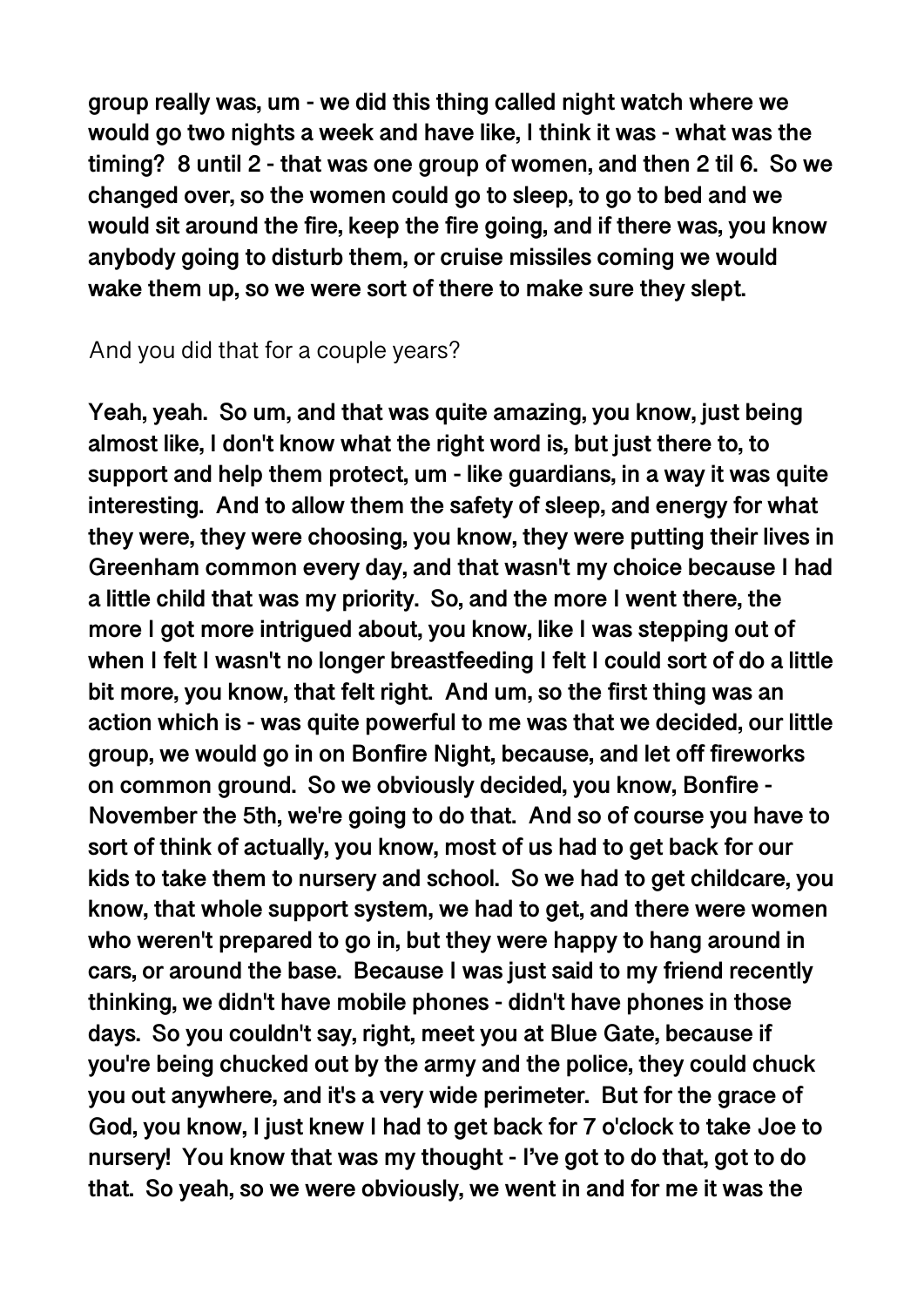**scary bit was running across this um, massive runway - it just seemed forever, like ants on a, you know, tiny ants sort of scrabbling across, and then lying down when the lights would come round - the search lights, getting on our bellies, and then we got onto the grass and we said right okay, let's let's let off some fireworks. Let's actually celebrate this night. And we were obviously having a great time, we all knew what our names were my name was Catherine Wheel - there were all sorts of funny false names. And thinking yeah, we're doing really well here. And then we were arrested, and this was I don't know must be about 10 o'clock at night. And that's started to feel a bit scary. You know, guys with six foot guns...** 

What were you specifically being arrested for? What were you doing?

**Because we shouldn't have been there. You know, that whole thing, you know, we're arresting you because...** 

Trespassing?

**Yeah, exactly. So as a group, you feel very strong. You're singing all the songs and you feel that, you know, you can cope, and then the next minute and then they say, 'Who are you?', and they didn't get my name at first, they didn't see the joke of why I chose that name. Then they separate you, and that's when you start to feel very vulnerable and you start to think...** 

So where were you then?

**Somewhere in the middle of the base, somewhere in an office.** 

In a portacabin or something?

**Yeah. So they drove us to, you know, a portacabin and started to take details. 'Who are you? Where do you live? What's your name?' And, and obviously, put it through the whole court proceedings. And then they said, 'We know your name isn't Catherine Wheel, what is your**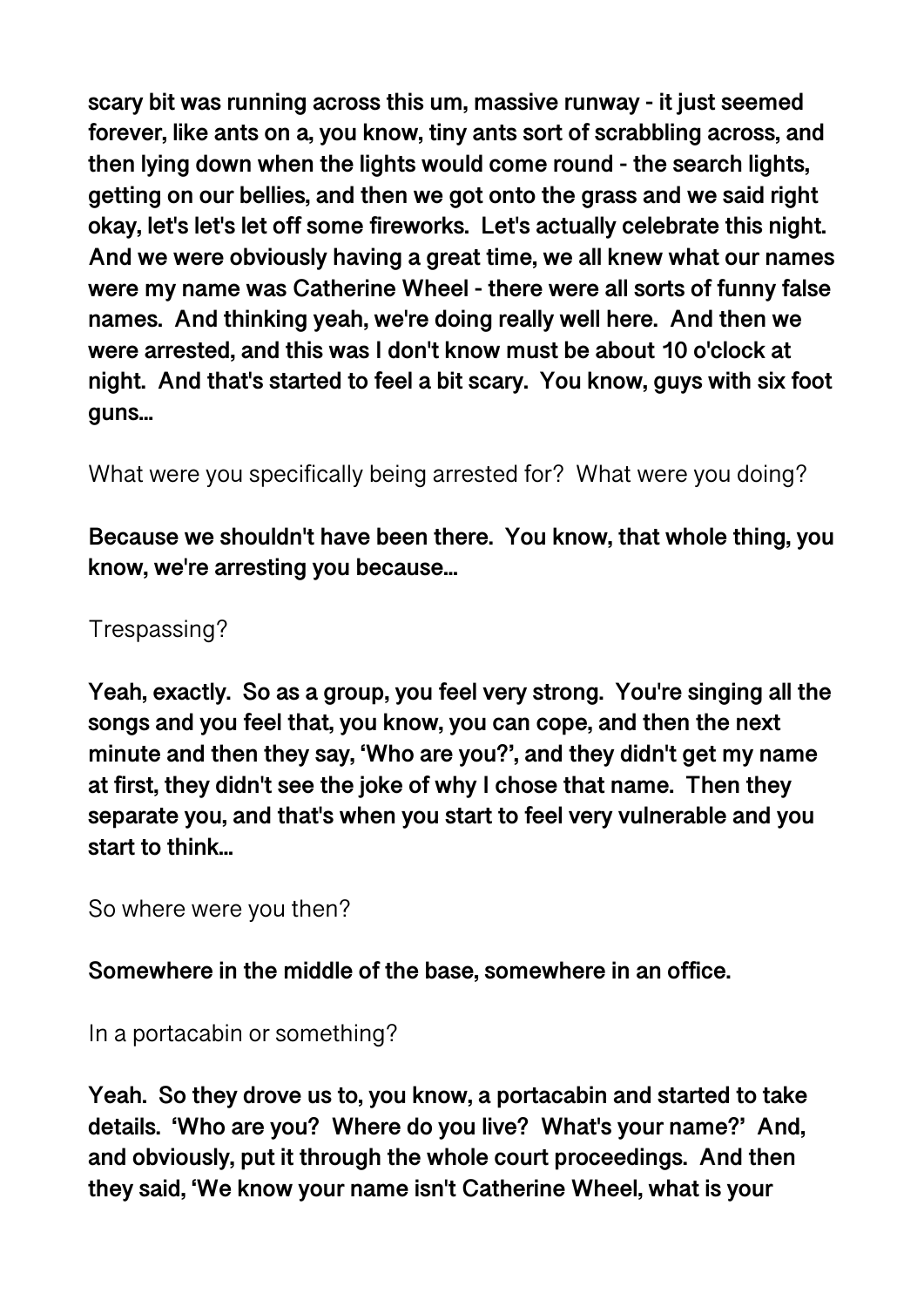**name?' Because of-course I had to say what my false name was. And and then at that point, I thought, I just need to get out. I need to get back. And I didn't know where they were going to drop me off. Like I said before, you had no idea where they were going to just drop you off. And luckily, there was somebody in a car waiting. So that was, you know, because I don't know what I would have done - I would have walked back to Reading, you know- which would have taken me all night. So that was really interesting, that sense of really feeling fear, because there was a lot of fear. Personally for me, and I think when you do have a child, your whole fear thing goes into another level, you know, before that, you know, fear is, it seems so different. And now you're going - actually, this isn't just about me, actually, I'm here - I am here about me, and what I care about affecting everybody on the planet, but actually, there's a little person that I am sort of responsible for. So that was always my priority, had to keep getting back for that. So, so that sort of felt for me quite a powerful thing to have stepped out into, and then going to court - being able to stand up and say, yeah, you know, this is what I've done. I think because it would have been easy to go no, I'm not going - I didn't have to go to court - they didn't know - they just thought my address was Greenham common, so they couldn't find me, couldn't find me and my name. So, but I think it was really important to to be counted. You know, the whole point was that you know, if you talk to the women that were living there, it was a sense that we want to really make their lives awkward in the court, we want to give them some work - they're not doing any work and all this is going on. So it was supporting that, and I was reflecting with my friend who started the Greenham Support Group, and I was saying that - er - what was I saying? What was I just saying? Gone off, can't think what I was about to say, yeah, the Greenham women who lived there day out, day in, were quite different from us sort of visitors. Because a lot of women were visitors, weren't they - talking with women that came all over the world?** 

#### Really important.

**Yeah. But they would just, they were just different. They were just like really quite bolshy and strong. And you know, it's like, that's where they**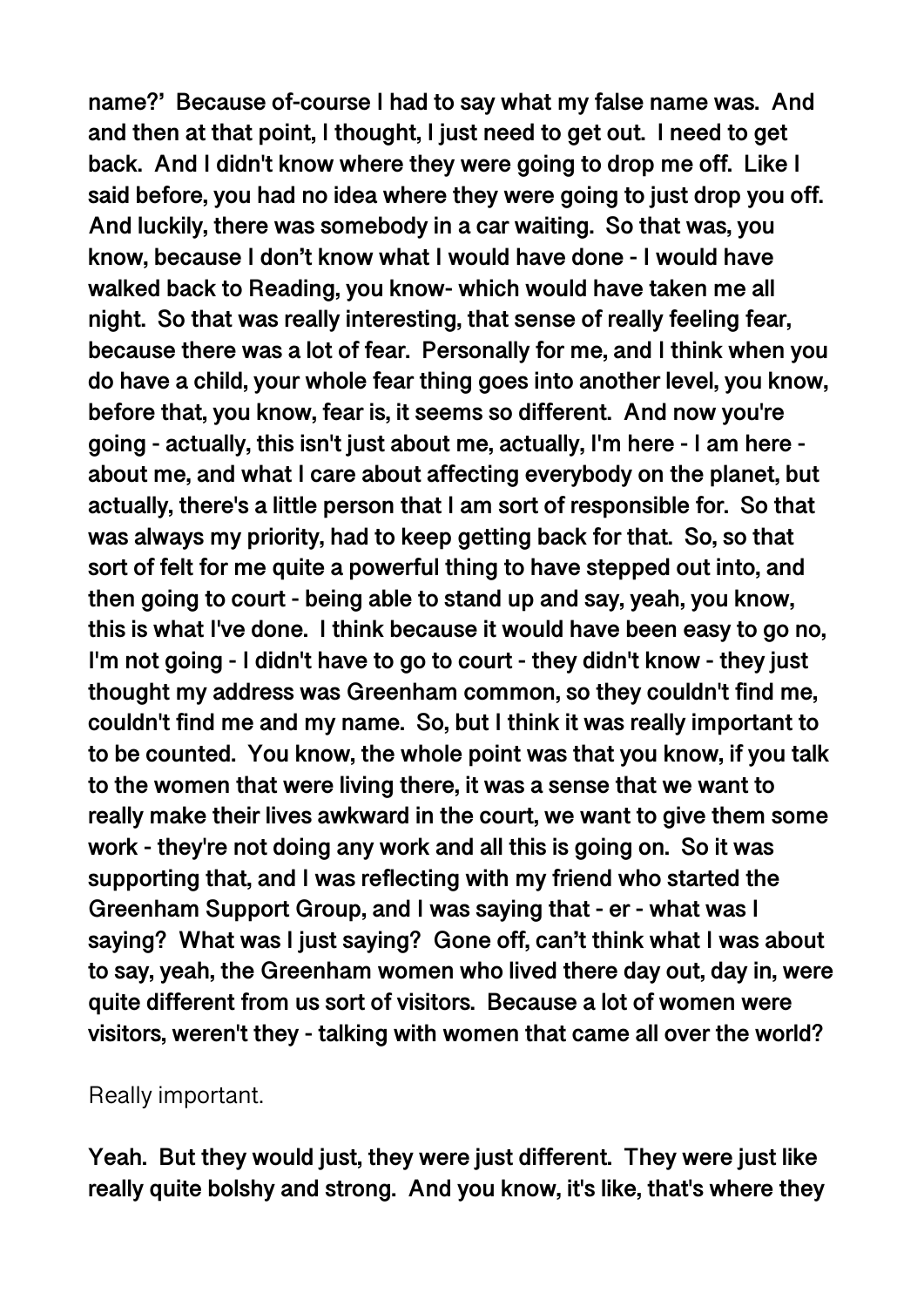**lived. And so it became their home. And we sort of almost kept coming into their home. You know, they welcomed us. So I had very different energy, very different....** 

And how did you feel about - because by then Greenham was women only, wasn't it?

### **Yeah.**

How did you feel about that - I know you had male visitors in the day. What was that like - the experience of women only?

**Yeah, no, I think that's what I was saying, initially, I think, you know, being a single parent, having a lot of women friends, it felt a really good space. I think - you start to realise that there's no hierarchy, there's nobody telling you what to do, the whole patriarchal thing, and arguments and who wants to be in charge - and that's what happens in a lot of groups of men, you know - the loud voices and trying to sort it all out and take charge. It's very much that sort of collaborative, collective, peaceful, kind, easy, sisterhood - really. And I think for me, that was probably the first time I sort of felt that in such a way, do you know what I mean? From my Reading group, as well as the women there and women I met, and the whole sense I was part of something was much bigger than I could ever imagine, really. Which is fantastic.** 

Did you always stay at Blue Gate?

**Yeah, well, er yes, so that was our main goal that we supported, but we liked to - so we did other things like oh, let's go and visit - so Red Gate, that was just a longer bit, was right on the main road and nobody lived there because it was just the gate, and then gravel, and then the road so it would be really hard. So we used to go to the other side of the road and make a fire, and make some sort of presence that we were there. I think I've got a few pictures of that, and do things on the fence and everything. And we - yeah and there was one weekend the whole lot was said let's - I think there was some demonstration or action going on,**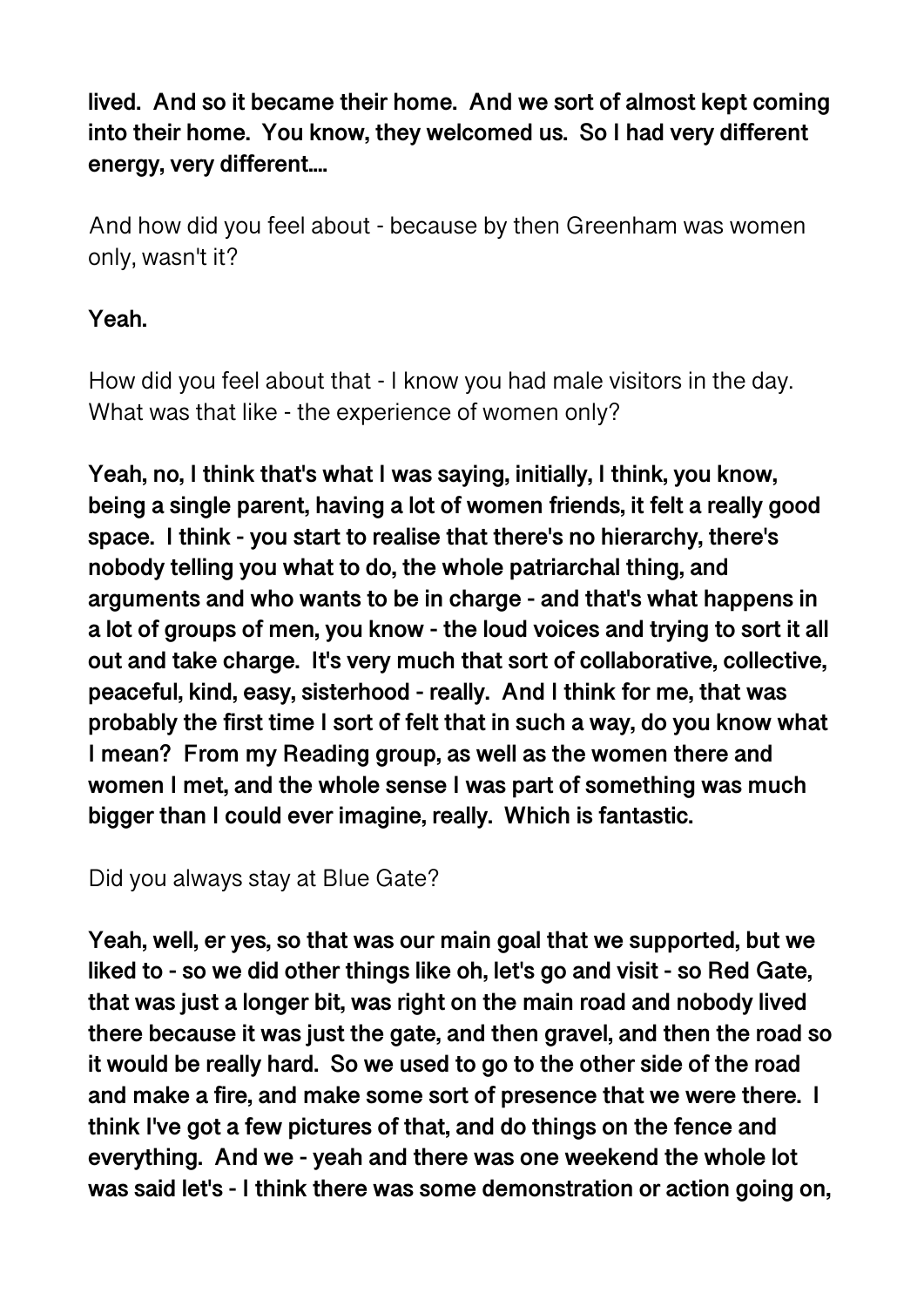**or celebrations, and we said 'Why don't we create our own gates - our own colour?' So we went between blue and green, I said 'What about Aquamarine?', you know, so that's what we did. And we made you know, made a bender and took stuff for the weekend. So that was amazing to sort of create that for ourselves. But we got we got too near the fence, and the soldiers kept lobbing those rocks at us, and I thought we don't need - yeah like, big stones just lobbing...** 

Did they hit any of you?

**Well almost, you know, so I said I think we should move the bender back, you know, I said 'There's no way I'm going to go to sleep.' You know, knowing that something could be...** 

Hitting you in the skull?

**Yeah, no, absolutely. So yeah, so that was great to sort of experience, experience that - obviously not like the sort of women that were there all the time, but to sort of have a glimmer - a sense of how it was.** 

Were there any particular people - and you need to name them, but just were there any particularly people that really stood out to you as inspiring - that changed your...

**Well, I think - Blue Gate, I don't know if you know, but they were basically 19 year olds, that - that that was - Blue Gate was all about the young lesbians that were really angry, and were doing all kinds of things, you know, at weekends would go to London, and when sex shops were those sort of secretive, funny little places, they put superglue in the locks - they were always doing something. They were the radical ones. And we just so happened to be supporting that gate. So I think it was being around them. It was quite extraordinary to see that energy. To see a sense where they were quite invincible, and, and that allowed you to go 'Yeah. Wow, you know, I'm not like that at the moment, you know, I can feel like that but I don't if I could just do that.' But it began to rub off a little bit do you know what I mean? It felt like we started doing**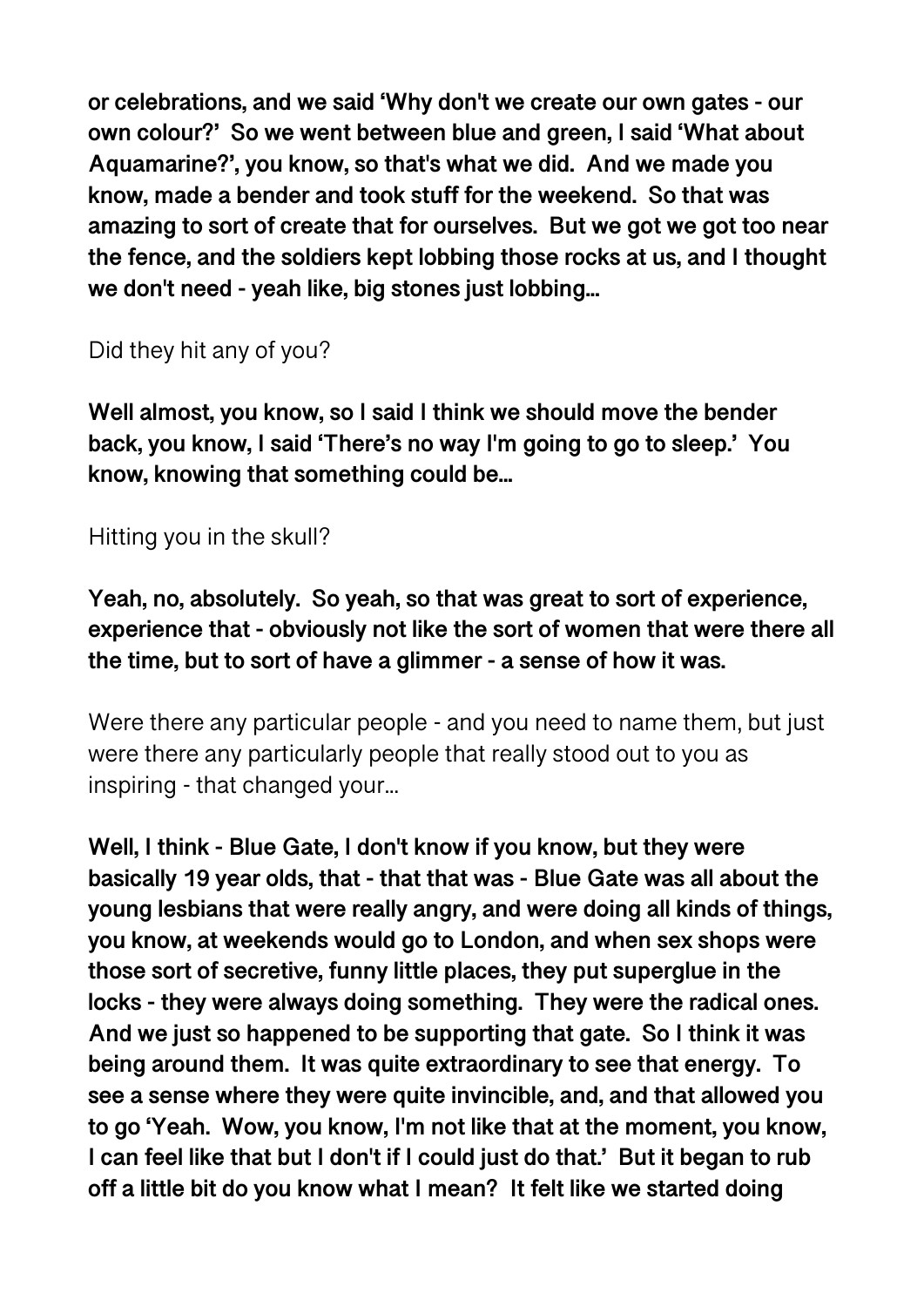**things, because Reading at that point was a really political place, that there was this alternative anarchist magazine that we were in part - they was supporting Greenham, there were articles written every single week, and I was doing the design and, you know, miners' strike things, and it was it was a very...** 

Why do you think that was happening in Reading - the sort of political fervor?

**I think there was certain group of people, that were just wanting to form a collective really, and so you can look at Red Rag, the archives and virtually every week - I was looking at that thinking oh my god, I did that cover. Oh my god - that's my writing. Oh, you know, I think I didn't realise - I think I was looking at like, there's always something happening every day, you know, some sort of political thing.** 

Do you feel like Reading's like that now?

**No, no. Well, it may be, but there's no magazine, there's no, it was quite extraordinary actually, for that time. It felt like that was the life I was leading, you know, it's like where we're going now? what's going on? And obviously, having a little, a little child in tow.** 

How did your parents, or family, or partner feel about your political engagement?

**Yeah, I mean I think it was at a time when - yeah, that was the other thing because, you know, I've got a good relationship with my parents. But my dad - what came up for me who was he is just really sexist, and he's just just always talking about himself. And I just went through that phase of really recognising that, yeah...** 

An awakening?

**Definitely an awakening. And so on my 30th birthday I just told him what I thought really, but in a very articulate way, I wasn't ranting at him**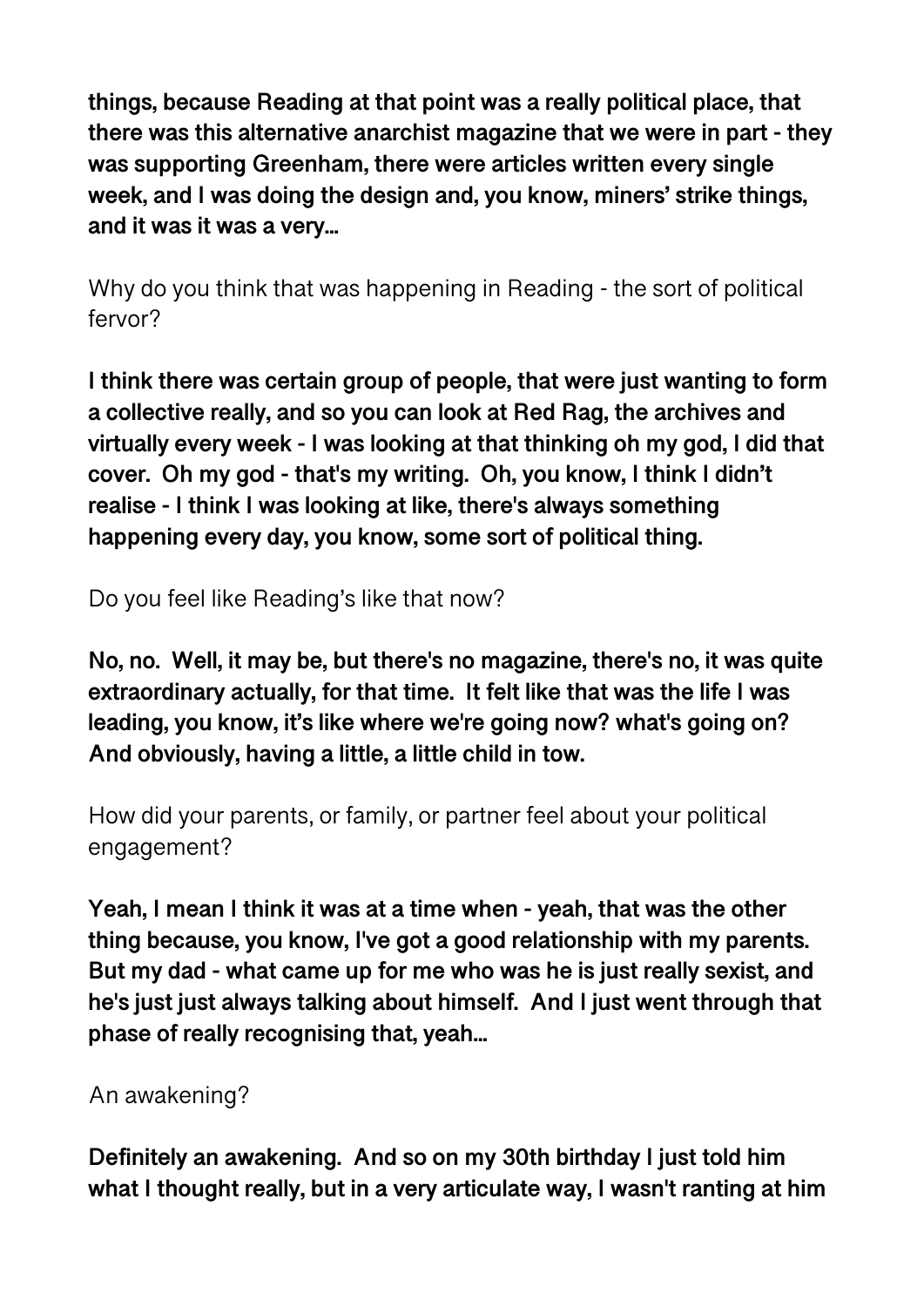**- I wasn't getting angry, m voice wasn't getting louder. So I just said 'You just need to listen to me, dad', you know, because I was saying the truth, I wasn't being angry for angry's sake. But there was a sense that I needed to say that, and I think my hair was probably a bit longer than it was, and it just got shorter, and shorter, and shorter. And then I got a number two - I was looking like Sinead O'Connor and, and then my little boy had the same cut - we both had a little tiny plait - the remains of the long hair. And, and that was great to do as well - that sense of being very comfortable with my face - I didn't need my hair to hide my face, that I actually quite liked my face and, and I felt strong, you know, and I think as a single parent, you know, you're sort of looking for a sense of, yeah some inner strength about about all that. And, and I knew quite a lot of single parents and again, they are in the Greenham support group. So It was, and then I met a lot of obviously, with the Women's Centre, I met a lot of lesbians. So that became another - just this amorphous group actually that, you know, women coming together for all kinds of reasons. And, and I think when, yeah but Blue Gate it was - I mean if we'd gone to Yellow Gate, which we did sometimes, you're talking to the elders that were represented - they were the representatives on the sort of media.** 

#### Did you know any of them?

**No not really, as I say we talked to them but I didn't really know them and, and each gate had a character so like Violet Gate was where all the hippies went, you know, that was all tucked away in that, so they felt safe, they could take their children and create their community. And it was great. They had - each gate, each colour gate had character, and you could put yourself where you wanted. So it was interesting we went with the 19 year olds, who were raging, and I think it was, in a way it was like, because I'm very much involved in mental health now because I teach mindfulness, and I think that was a real - that's where a lot of women went to find something to help them, you know, their well being their mental health, you know, you could see that some were really suffering, and, but they found something there for them.**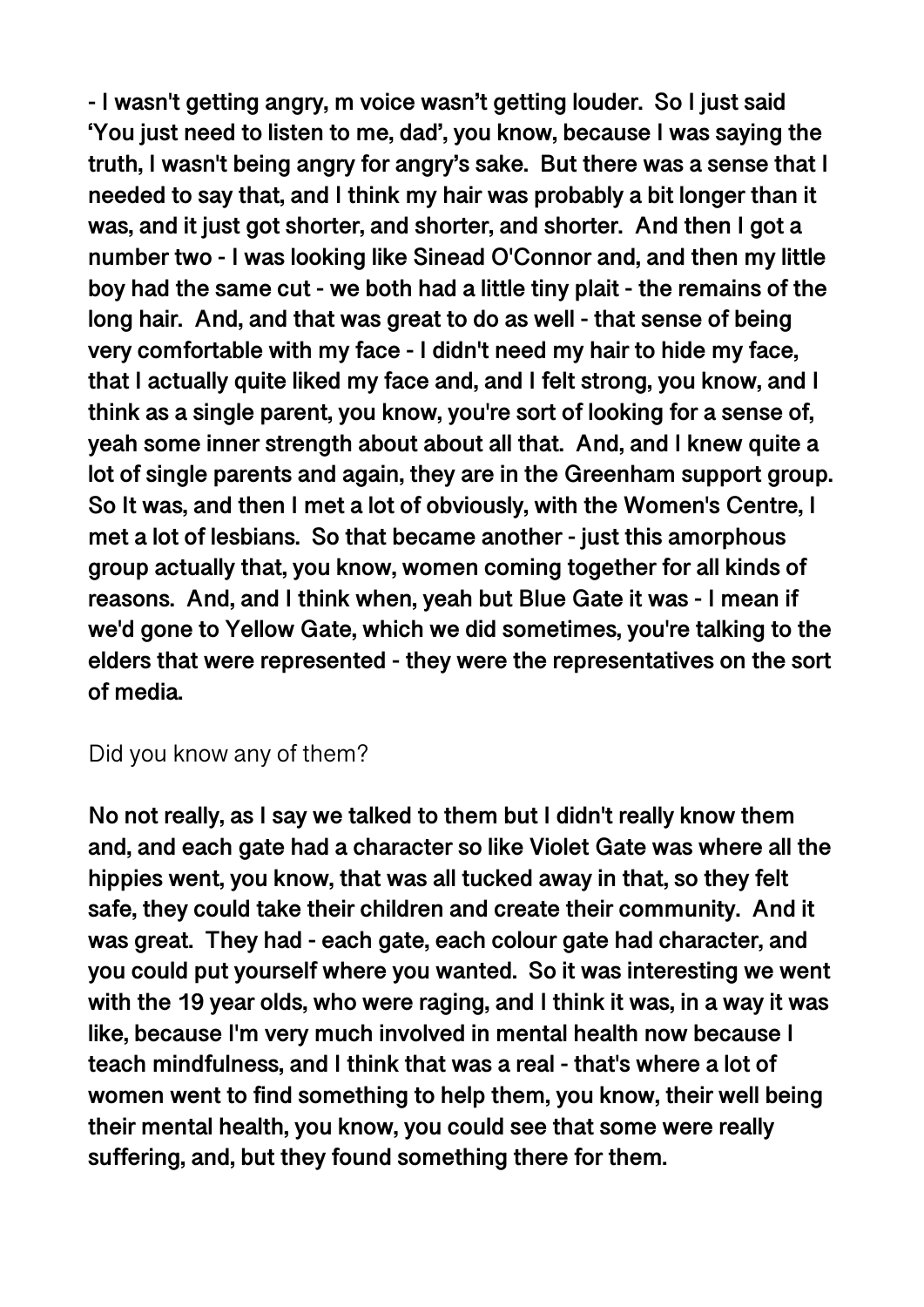Do you think that that had an impact on your choice to be involved with mental health?

**Well I was an art teacher, I got back into art teaching and then I got into - I trained to be an acupuncturist. So I got into healing, so healing became my passion. Which, yeah, then I started to see the male and female energies in a different way, because it's very easy to be at Greenham and to have that sort of 'Men are bastards, men are trash'. You know, that's, that's sort of what you did at that point, you know, and I thought I've got to be careful because I've got a little boy, and I can't keep saying that because he's going to be a little man one day, but it was a phase you have to go through to come out and see the wider...** 

# Solution?

**Yeah, absolutely. So I think acupuncture got me into healing. And, um, that sort of carried on really now.** 

I suppose that relates to NVDA, doesn't it?

## **Yeah, absolutely.**

What were your feelings about NVDA - what are your feelings about?

## **In terms of what?**

Well, just did you have much experience of it at Greenham?

**Not a lot, really. I mean, I was very much in my bubble of, um, just when I sort of look back - I think if I'd gone now, it'd been so different. I was quite a different person then.** 

So were you early 20s?

**Yeah, well, sort of mid 20s. I had Joe when I was 24. And I think it really, yeah, it was like you said it was an awakening. It was a sense of,**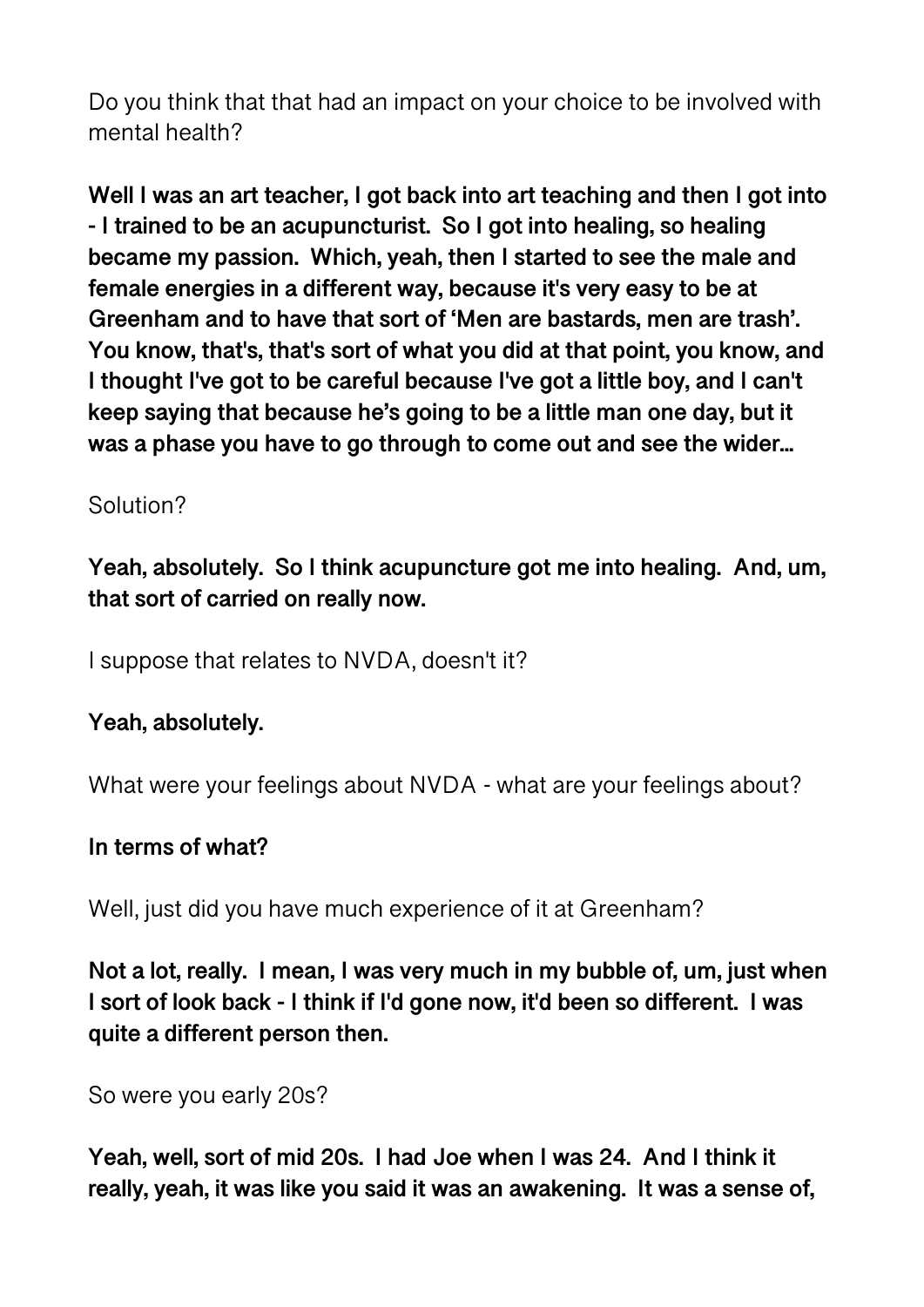**wow, nothing's happened like this before in my life. I've had to do other things, that I've had to show my courage and bravery and strength, but this was very different. This was very, very different. And it was like each step I was learning another aspect of myself in that, and, and the sort of, yeah, the collective really. But it was, um, yeah. And I'm very when I talk about it to the people I feel very proud I was there, because I could have easily not been there. When I think about you know, that crossroads.** 

Probably would have been easier for you to not have been there?

**Yeah, I think if I hadn't have had Joe, I would have been in a very different capacity. You know, I might have been living there. I might have been doing all sorts, but I think you know, having a child sets you on a different path - not completely. So, yeah, so I feel very, I'm really, I feel very blessed. Very grateful that I chose to explore that, really.** 

And how many times were you arrested?

**Only that once. Yeah, I didn't really feel - I think again, it's just because of having a small child and you know, choosing that. I mean, I was talking to my friend...** 

Lots of women have said that - the juggling...

**Yeah, you just go actually - they are your priority really, and there shouldn't be a compromise around that. So it's that balance that you're seeking to, to be who you are and what you want to do. And then this other little person that you really are caring for. And, you know, I've never really spoken to my son and said - well perhaps I should you know, he's just had a child, I'm a grandmother. You know, what, what was his recollections of - what did he feel? I mean, he was quite young, so he probably thought - I mean I think kids of that age just go with the flow, don't they? You know, he loved poking fires, there's picture of him I've got - just always poking the fire, had a fascination with fires.**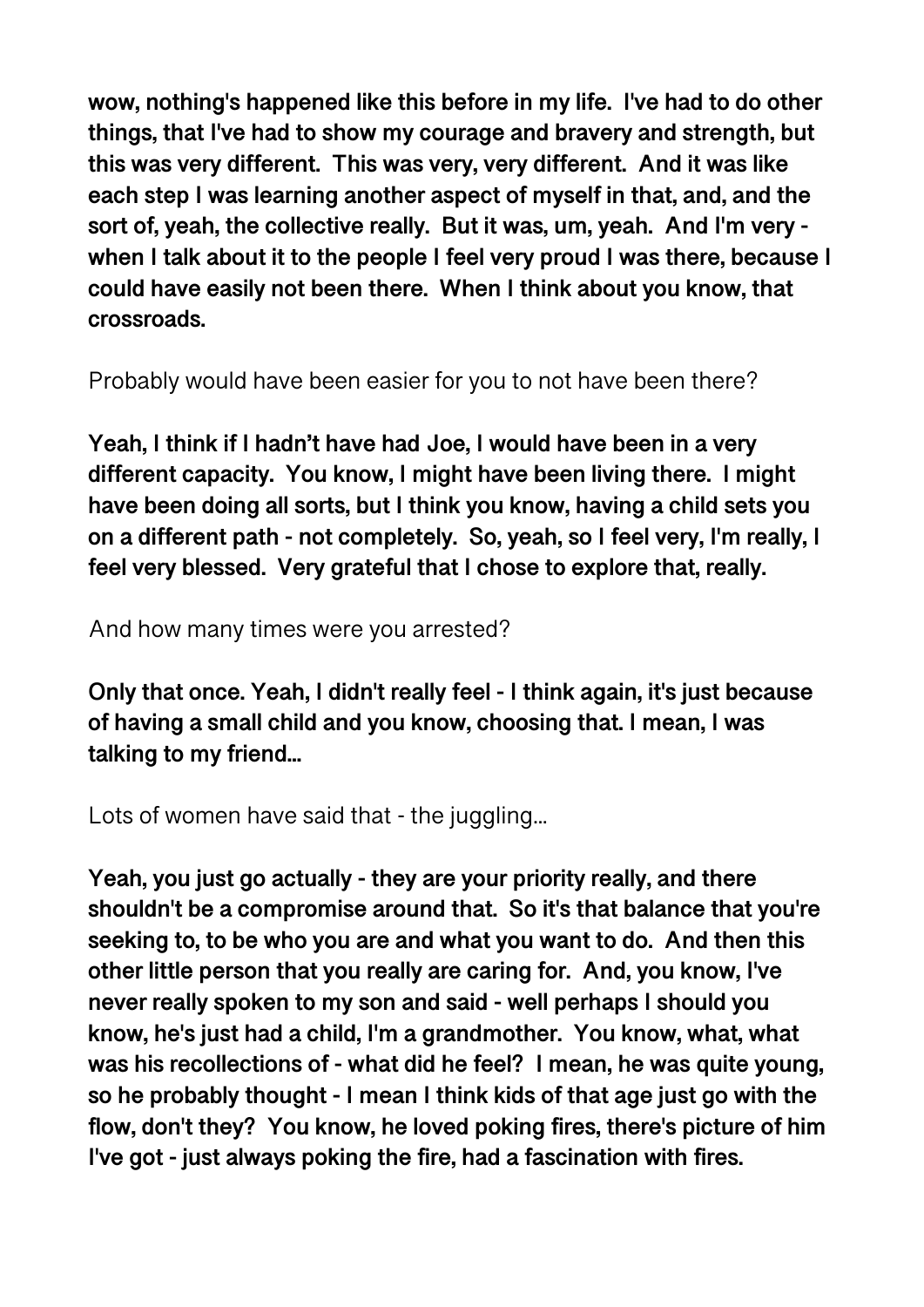What did you feel - thinking thinking both as a Greenham woman but also as parent, what was the threat of nuclear like in the '80s?

**Yeah, again, it was scary. You know, these weapons of mass destruction, cruise missiles going on roads, which are quite little around Newbury, and we're not a million miles from Newbury - and not being selfish - you just think well, we would have been massively hit, you know, as well as everything else. And I just...** 

Do you remember seeing the cruise missiles?

**Oh, yeah, I remember, sort of, you know, sitting tight in front of the gates to stop it coming in. Yeah, and just being moved away by the police, you know.** 

What were they like to look at? Do you remember?

**Yeah, they're just the - feeling they were just huge, really - they're much bigger than you can anticipate.** 

Could you give us a like, a sort of comparison?

**No not really, there's nothing that compares, I think, just the feeling of what they were carrying. They have this...** 

Weight?

**...Exaggerated substance which felt horrid, and scary, and wrong. And, and you were just so tiny, really - but you weren't tiny because you were this group...** 

You wonder how the drivers must have felt, as well carrying that cargo?

**Yeah, exactly. I know. They must have just put themselves into their like carrying fish fingers or something. I wonder if they put themselves in that mindset? Because if you think about it too much...**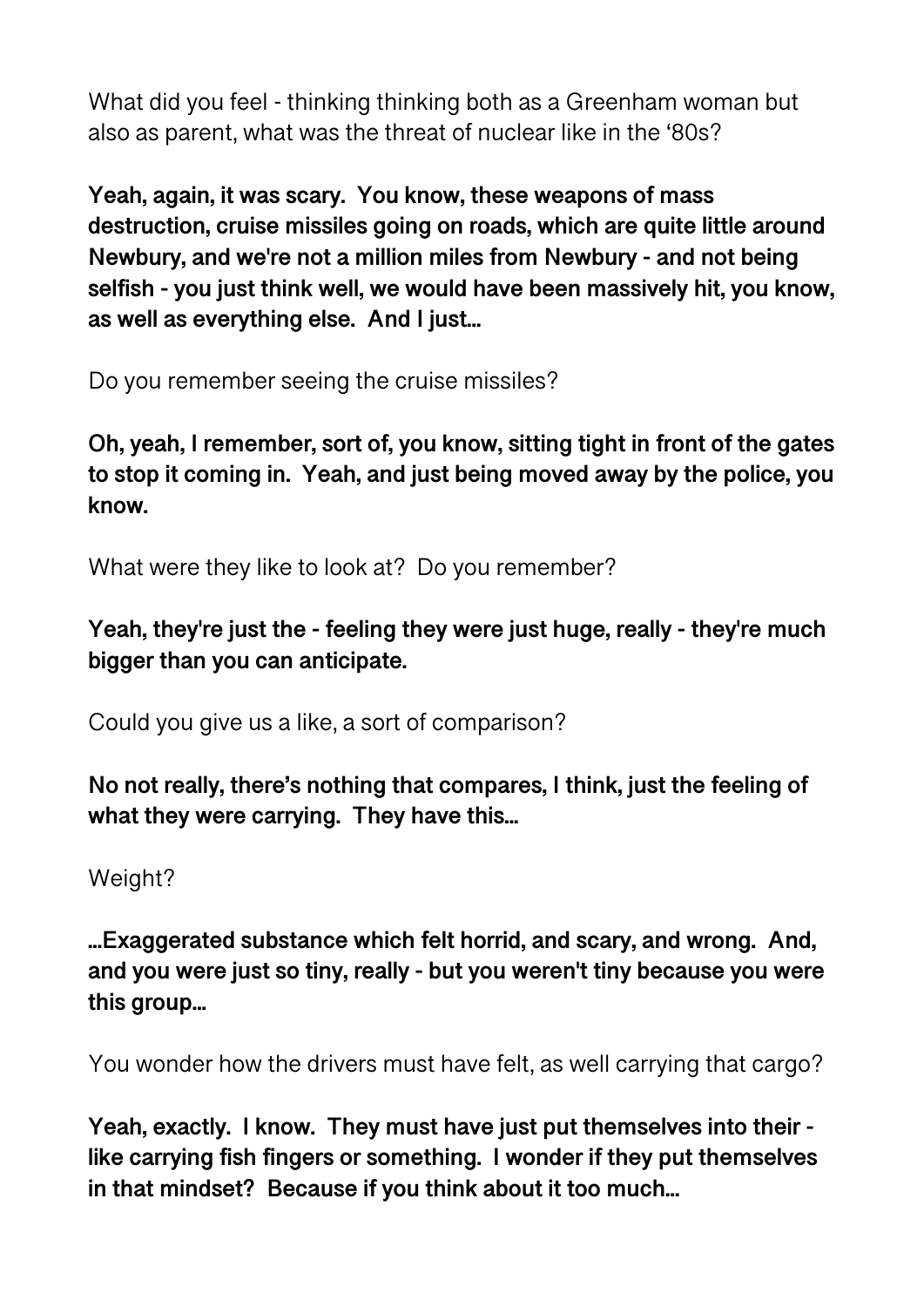What was your relationship like with soldiers, police, while you were there?

**Yeah, well, I wasn't bolshy then - I would have been bolshy now. Probably, I think again, it was that thing of being this young mother - I just didn't want to be too bolshy like a lot of women around me. So I just practiced sort of nonviolent communication really, and so I didn't want anything...** 

Like, could you give us an example?

**Yeah. Yeah. So I would not - I wasn't quiet but I chose my words rather than some of the Greenham women just didn't care what they said. Not didn't care - they did care - that's what they said it. It was my like, my god they said that! Whereas I would say that now but I just felt vulnerable because of where I was really. But I wasn't afraid to talk. But I didn't use the language which I probably would have liked to have used. It's weird that isn't it, really?** 

It's age?

**Yeah, because you know, I feel a different person - it'd be great to go back now, actually! (Laughs). I know exactly what I would do. Not that I wasn't doing anything then, I was.** 

What did you think about all the Extinction Rebellion stuff yesterday?

**Yeah, no, I think, yeah, I would have - part of me would like to be involved in that. I think it's, I think as you get older, I mean, I'm 61 you just go - so many choices we have, and my work is very much about helping people - do you know what I mean? I've just been training to do mindfulness and self compassion, which is much more powerful than mindfulness. And it is about looking at people's mental health in a way that is crucial at the moment - much more than it was in the '80s.**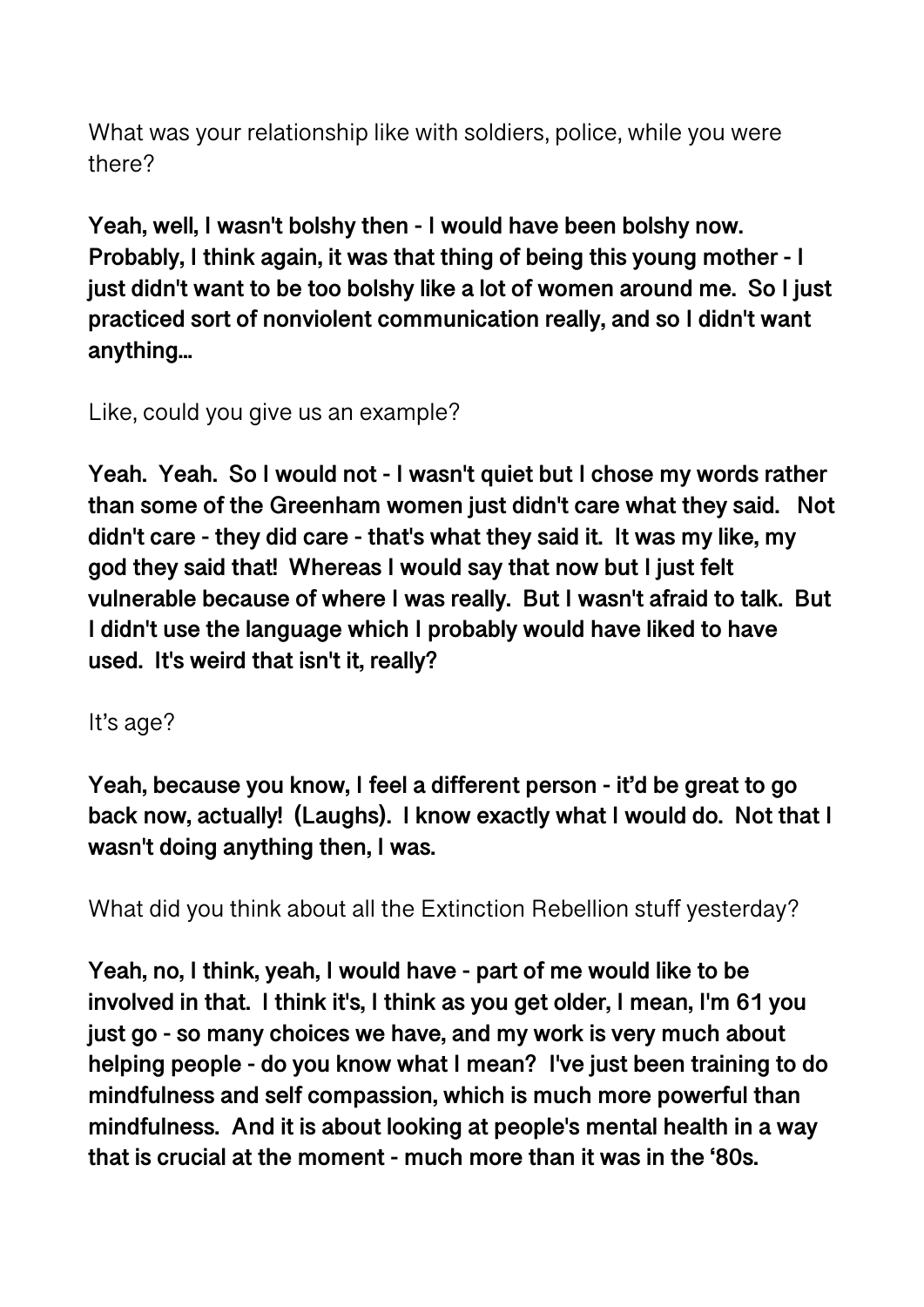### In what way?

**I just think because the world is spinning at this extraordinary rate. And there's pressure, and identity, and social media. And I think the problems seem very different from my perspective. And what I - and schools, I teach mindfulness in schools, and I am a consultant for the Goldie Hawn Foundation. So I'm seeing it in schools.** 

What's that about - the Goldie Hawn Foundation?

**Yeah. So it's basically she started this 13 years ago in the States as a result of seeing that children weren't happy . So how do you get children happy in schools? You know, there's absenteeism, there's a massive drug problem. So she threw all her money and celebrity at getting neuroscientists positive, sort of research workers, and teachers and bringing together a curriculum to take into schools to teach neuroscience mindful awareness. So children understand how their brain works, in order to help them help their mental health, and positivity, gratitude and kindness starts changing the brain. And children work, but then children can work and be happy. It's as simple as that, really. So we go around and deliver this program to schools all over the country. And so yeah, so I've seen it in schools. I think mental health in schools is absolutely, rocket high. And, you know, I teach eight week group - eight week courses to the public. And I just keep seeing it, and seeing it - that people are not classified with a mental health problem, it's people like our good selves are suffering, suffering on so many different levels. So yes, I'm seeing that and I think it's really important work I'm doing, actually. So it feels that whole Extinction Rebellion is like - yeah, yeah, that's, yeah, here comes another Greenham thing, but I think...** 

It's interesting how much they were using the techniques of nonviolent direct action as well. Civil disobedience, the Suffragettes..

### **Absolutely.**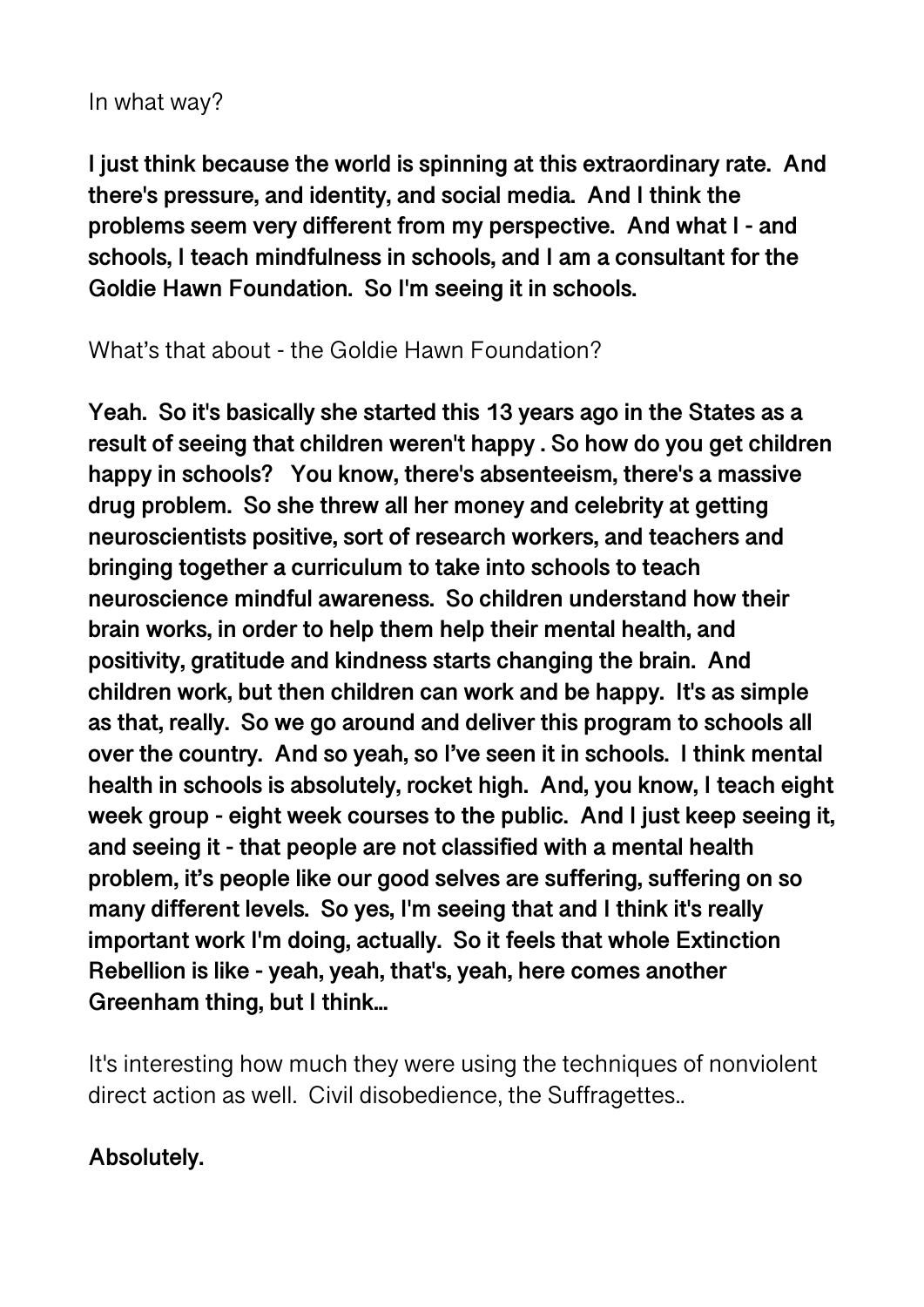You could really see the feminist pioneering movements there...

# **Absolutely.**

I just thought it was really interesting.

## **Well, that's what he's done - he's brought about a lot of what people have done in the past as a collective...**

But very specifically women as well, I think.

**Yeah, no, which is great. And that's how it should be. I think now we are I mean, I'm very much into the planets and astrology and what's happening up there - planetary is very much about dissolving of the patriarchy. And we're going to see a lot of changes.** 

Do you align with a particular strain of feminism now? Like radical or liberal?

**I don't - yeah, I don't know. Where would I put myself? I am a feminist and I don't align myself, I don't think. And I think that came through the sense of becoming a healer - seeing a different perspective. And knowing where I am in that as a woman, and how, you know, I like to be spoken to, or what I feel - I'm not afraid to say, and I'm passionate about sort of children and girls having, and women having, a voice to actually, you know, consider something, you know, to know there's a choice rather than this is it. And I think it's - and I'm really enjoying the journey of listening to, you know that the role of women and how that's changing in our society in terms of if it's equal pay, I mean, it is really the whole - the sort of the matriarchy is really coming up now, and we can see that it's that's very obvious, isn't it?** 

Er, yeah.

**I think so. You know, bit by bit. We've got way to go, but I think it is dissolving, and but then you've got women who, and I don't know if they**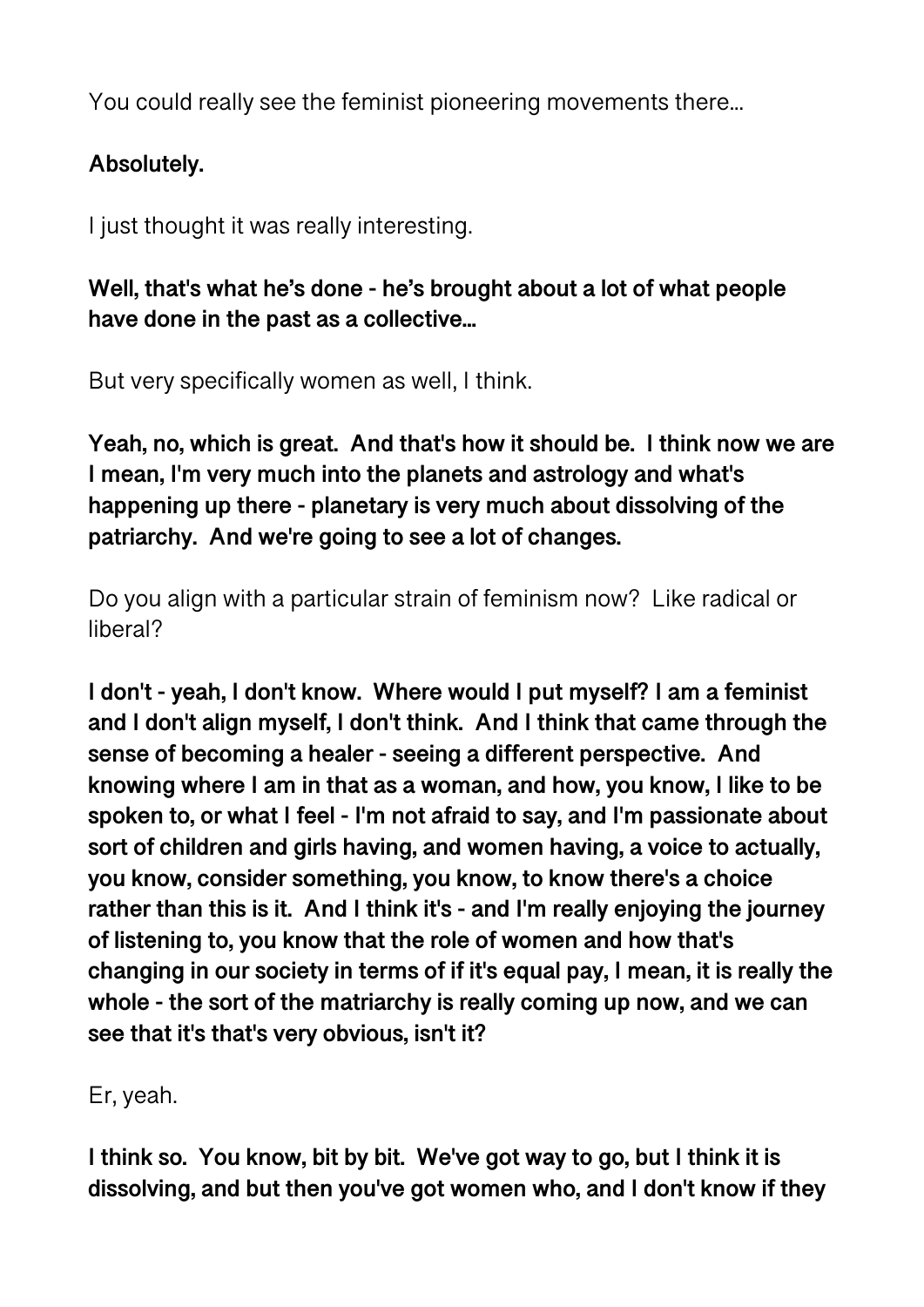**are feminists, but feeling they have this equality to men and want to be like men, you know, that's where I find that balance for me feels a bit - I don't quite get it. I don't get it. I'm not saying...** 

It's like Thatcher, isn't it? It's like going in as a woman and taking your token space rather than going in as a feminist and changing the space.

**Absolutely. Yeah. So I feel that, you know, that sense of, and I feel understanding, healing from being an acupuncturist, that actually women's energy is different than men's energy. Because it is when you know, when I used to treat a woman, and a man - it's, it is different . It's not better. It's just different. It's different. And I think that allowed me to go actually, as a woman, we need to take care of our bodies so much more than men, rather than we keep pushing ourselves, like the male drive, that we don't have to do that, we can do in a different way, and still be strong and still be equal and powerful. But that's, I sort of understood that as getting into healing and understanding energy, I think - that's where I've come from with that. Yeah.** 

Did you feel that was influenced by Greenham?

# **Yes. A part of it. It has to be doesn't it? It has to be, it has to be.**

Yeah, quite an influential time of your life, 25, isn't it?

# **No, absolutely. And I think and I'm glad - because I think if I hadn't had that experience, who knows, like any of our experiences - where we are at any given point.**

What were your most striking memories of Greenham, when you when you think of it, what are the memories that are really vivid? Important?

**Yeah, I think it's like - so many, it's difficult to sort of, you've got the sort of, the real massive coming together. You know, the power that feels as a woman, that when women get together, there's this extraordinary strength, which is difficult to describe really, actually. You don't**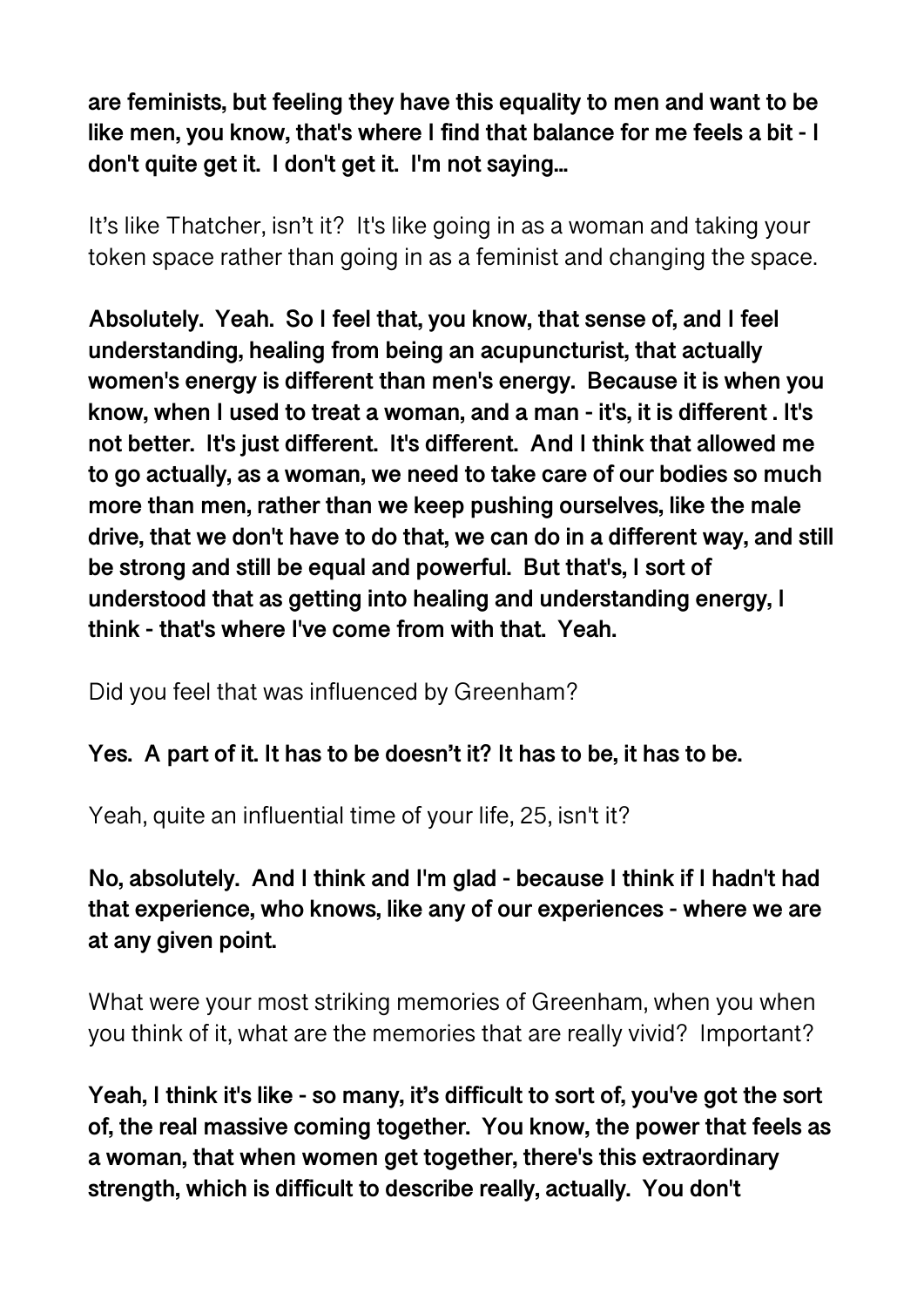**experience it, normally. That women from different ages and different backgrounds coming together with the same sort of focus - it's, it's, it gets huge I think, so that was, that was one end of it. And then just sitting around the fire, you know, getting back into connecting with this old ritual that brings people around the fire, that's always happened and just sitting and not having to talk - you know, that sounds just sitting with being quiet, being peaceful, at peace connecting.** 

Do you have memories of food and things like that - cooking?

**Yeah. So, um, yeah, there's sort of the primal thing of surviving, you know, that is - it for, for the women that lived there it was surviving. Not not for the weekenders like myself actually. So there was this amazing woman in Ascot called Merle - had some money, got a van and her thing was to go every night through the winter, it was a very cold - that winter whenever it was a very, very cold, to take the van out with clean dry blankets for all the gates, and for food for all the gates, so it meant that I - that's when I got guys involved, I thought you know, we don't have to cook as well. So because this great area, this very political group, I said, 'Right, okay, who wants to do baked potatoes and chili?' So I was getting like different groups, and then I gathered it up, and I was in charge of East Reading, where we are now - that was what I did, and went out because - if all your stuffs taken by the bailiffs and the muncher everyday, what - how do you eat? Even a hot drink, you know? So that was a very practical - simple...** 

Did you watch the bailiffs taking stuff, did you?

**Yeah, no. So if you're on the late duty, so if you're doing night watch between 2 and 6, that's when you would see it, because that's when they will come - first thing in the morning. They would get them up just take everything and put them in this muncher, particularly Blue Gate because they were right by the road - they're very vulnerable. That's why we supported them I think, because if you're, if you're in the woods like Violet - they just didn't go there.**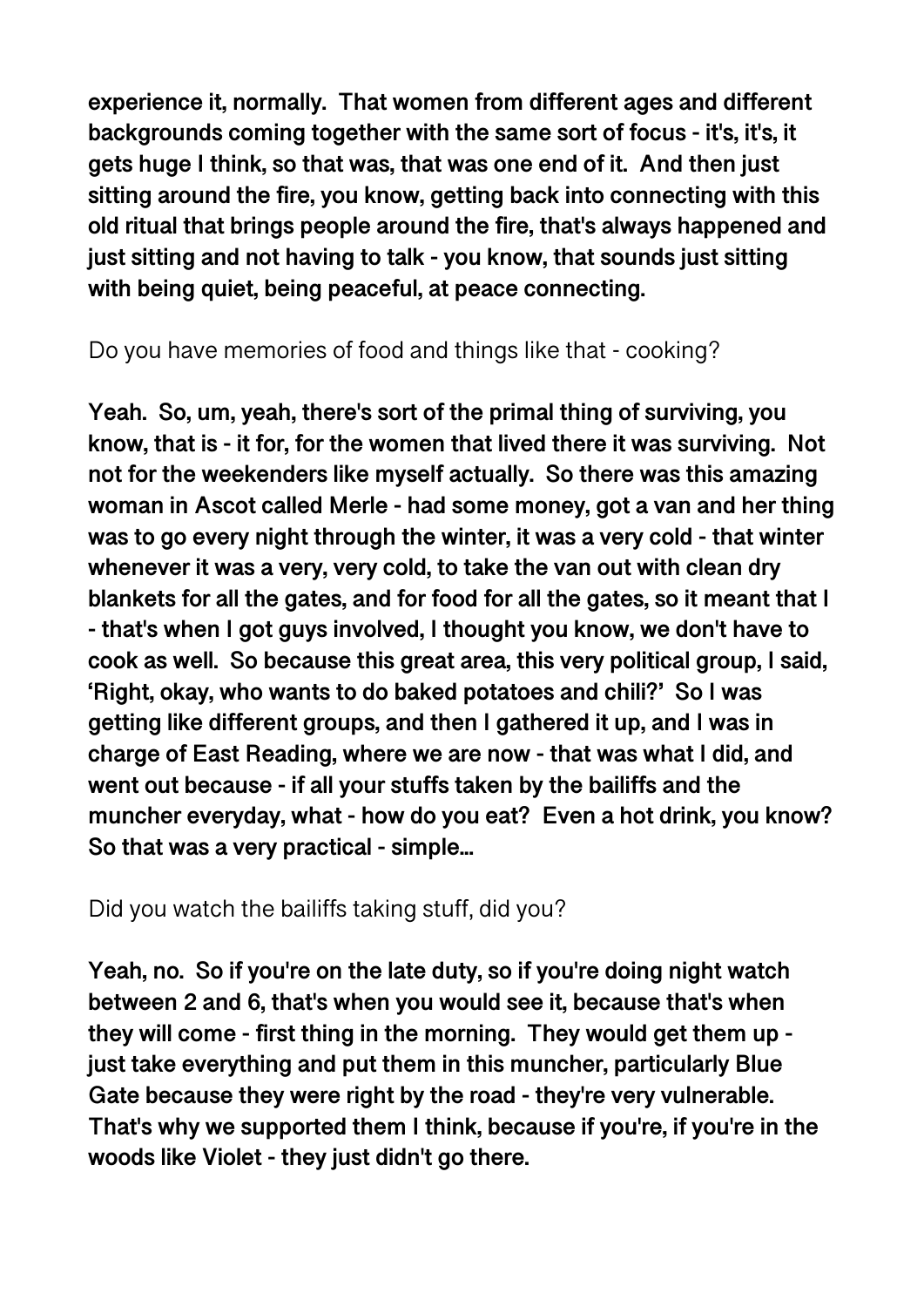Yeah.

**And I think they sort of left the Yellow Gate women alone because they're the ones, you know the spokespeople, and they were the elders, and somehow they - and they've got their little caravans didn't they? So they were that was quite different for them, where Blue Gate was just surviving on sort of levels, that you can't imagine - their hot water bottles were just full of ice.** 

Yeah. Were you there during the winter?

**Yeah, yeah, yeah. Night watch you just - you just crack on and keep the fire going. I remember first time we did this a few of us - we thought oh my god, we're not keeping the fire going, we're really useless - how embarrassing - before they wake up, let's get this fire going. And it's just funny little things like that, isn't it? Funny little memory. But yeah, and then there was this beauty of you know, when you're doing a late night watch and the sun comes up, and you're sitting there, and that stillness of the first morning, and sitting again - there's something about sitting around a fire, isn't there?** 

Did you experience or watch - aside from the rocks, you said, were being thrown over - did you experience or watch any violence from authoritative figures?

**Yeah, I mean, I think because some of the women were - how do I put it? Yeah, were a bit bolder and angrier, yeah, they didn't mind stepping out bit. And I think whether or not that was - I'm not saying they were they weren't antagonistic, but they may have been perceived as antagonistic. So there was a bit of ruffling going on and, you know, sort of bad words and everything. So I saw some of that.** 

And when you say ruffling?

**Yeah, sort of felt like they got a bit too close, and they're in a slightly argy-bargy, the pushing - I know when we were sitting, stopping cruise**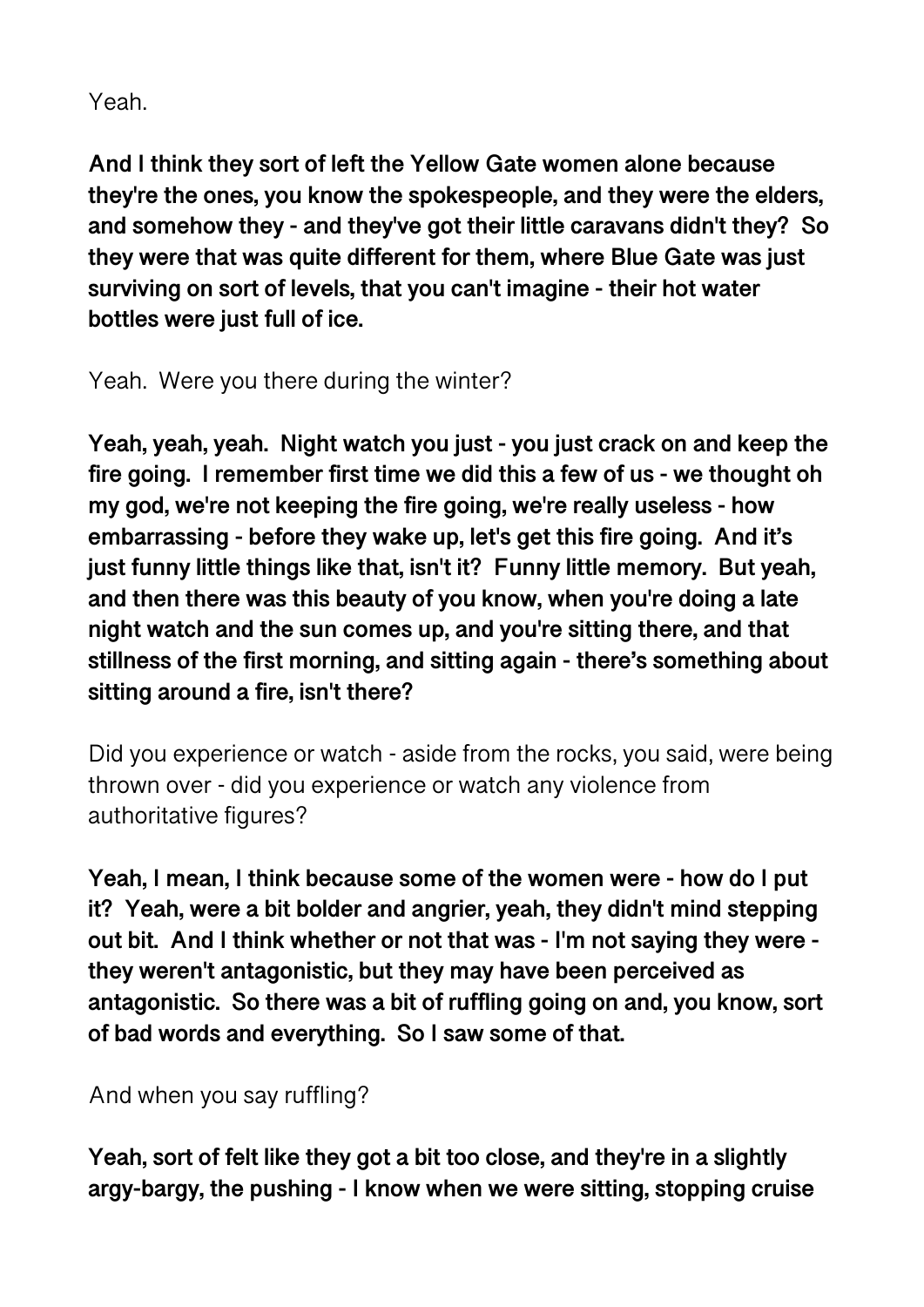**missiles coming in, you know, I sort of felt this police man sort of hauled me out a bit, sort of, he could have done it much more kindly - he didn't hurt me. But it was a sort of sense, you know, come on get out of the way and pulled me rather than could have just done that differently. And I remember thinking, wow, if he'd have done that any more, that would have hurt. So there's sort of levels you didn't quite know. And I think for some women, they didn't mind that. Just observing that. Because I just - because they didn't care. They didn't care about what they were doing. They're cared about being there, whereas like I didn't want to get involved in too much argy-bargy, really.** 

Did you observe any kind of, or maybe in the night watch team - did, were there ever challenges and conflicts that you had to overcome? And if so, how did you do that?

**Yeah, I mean, again, like I think I began our conversation with, I think, you know, being a nonliving, Greenham woman - as in living there day to day, week to week. I think we were seen a bit differently. They were appreciative of what we did. But actually, they didn't show that, and sometimes you felt they made you feel a bit silly. Sometimes - I'm not saying that, but that didn't bother me. I just thought, well, I don't blame them. Perhaps I would do that if I was them. Do you know what I mean, I didn't want to judge that. But I was...** 

It's interesting actually, interviewing lots of women who lived there. They just talk about how important the weekenders were, and night watch, and the people who came in - to revitalise the camp. So it's interesting. Some women have said, 'Oh, I wasn't - I wasn't - I was only there a little bit. So I don't know if you'll want to speak to me, because I only came at weekends.' And we were like no, no, no - you were a crucial part of the survival of that camp.

# **Absolutely.**

So I think I think, um, that's been quite clear. Actually that's been quite clear in interviews that we've done.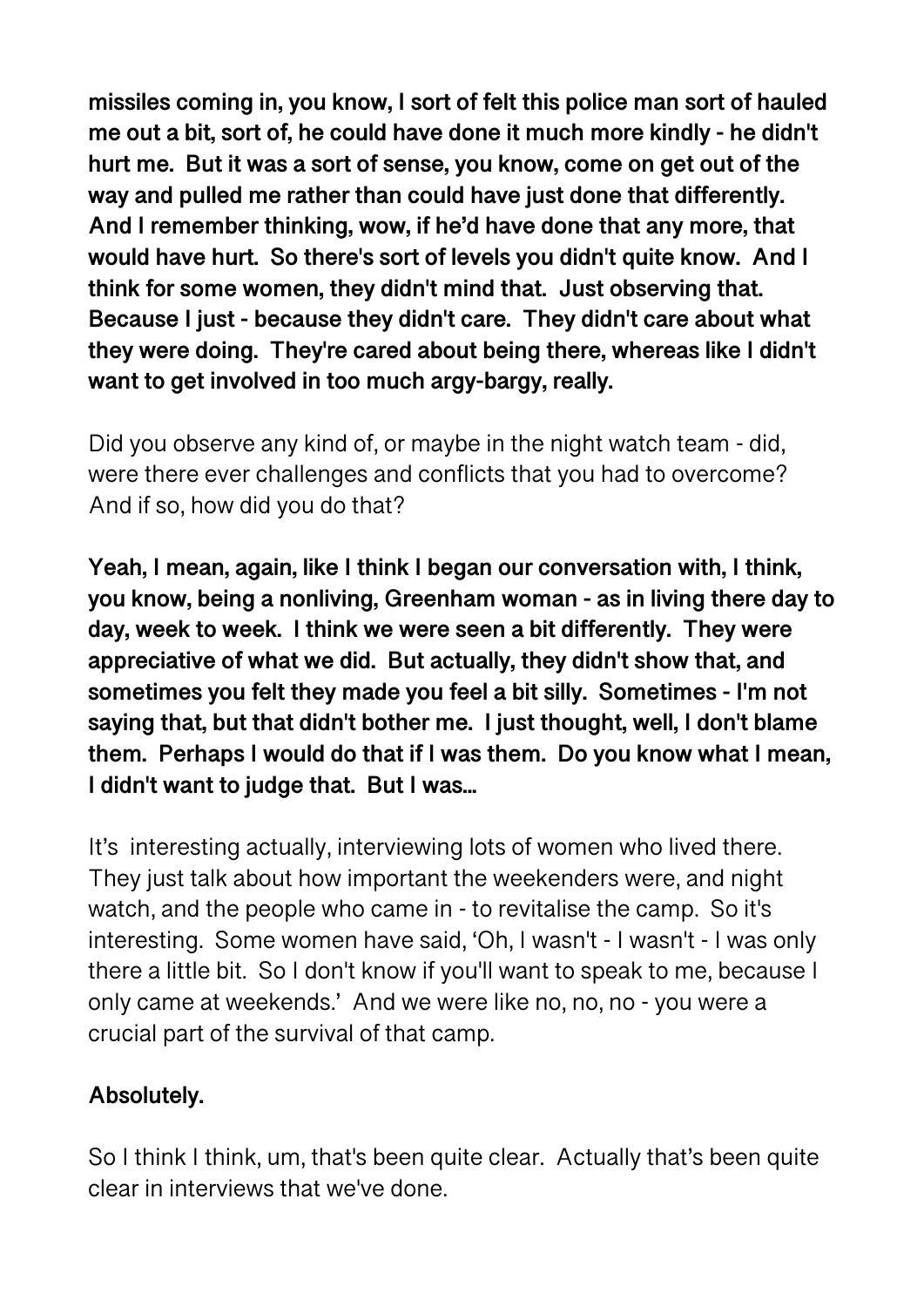**No. I think I think as I said before, I think Blue Gate were very different. They were very just - radical lesbians who were just on it, you know what I mean? Very different from all the other gates. So, but I was quite fascinated with that, do you know what I mean? I just felt like they were...** 

Did you know, Rebecca Johnson?

**No, not personally, I know who she is, but she wasn't really around Blue Gate. I think we were still very much aligned around that was -** 

She set it up though, I think. Maybe moved to another...

**Yeah. No, but it, then it just became the, you know, the 19 year olds who, and I think what came with that was, again, a lot of young women with a lot of serious mental health. And that's not easy when you're, you know, you're a young woman and you don't have - what's the word? Like, I have the resources now, you know, it's sometimes felt a bit scary, do you know what I mean?** 

Absolutely, yeah.

**But I think if you're living there, everyone knows how to be - um I remember there was a woman called Metal Mickey or Metal...** 

Yeah. Metal Mickey.

**Yeah. And she was quite scary. I remember sort (laughs), because you just felt that there was an unpredictability about her. But again, she wouldn't bother me now. It was then - you know being a young woman and having a young child, I just felt there was a vulnerability about me.** 

What were your memories of Metal Mickey, then?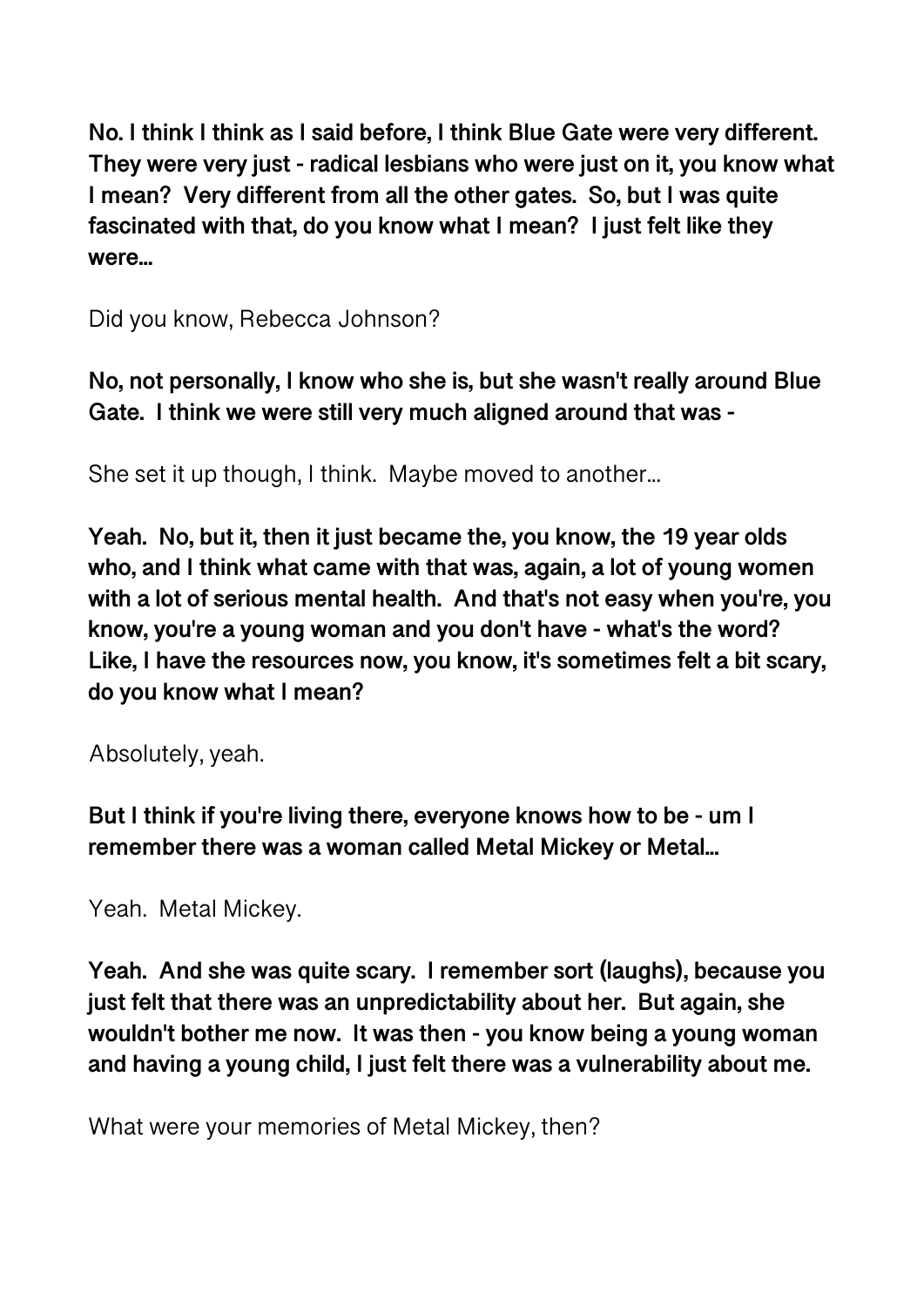**Well it was only once, but I just remember her sort of walking past me, and you just - she oozed this aura of total uniqueness of who she was. And she wasn't afraid. And, you know, you just think, wow, would it be like to be like that? Because I did recognise my fear. And it was frightening, I think, on different levels for different things, but it didn't put me off going, do you know what I mean? That was the thing. I think. It was really important to sort of feel the fear and do it anyway, sort of - do you know what I mean?** 

Yeah.

# **Terminology.**

And so do you remember there being conflicts on the camp at all?

**Um. It's a sort of goes in waves and I think, it's difficult, isn't it? I think there was the sense of the conflict between the antagonism from what the soldiers, and the army, and the police were doing. And then I think for some women, they just wanted to be antagonistic. There was a very little minority, and whether or not because it was the Blue Gate, sort of, you know, they, they just wanted - some wanted done to be angry. And that's not a bad thing. That's not a bad thing, you know? And, yes, and I just felt like, you know, what, some antagonism sets off another bit of antagonism doesn't it - I mean, it's that whole....** 

I suppose I just kind of think how hard it must have been to live - just, just to live and manage a camp...

**No, it is. No, it isn't. No, it is, and you just think, as a sort of weekender, you just go I couldn't do that. Do you know what I mean - day in, day out, because it was rough. It was absolutely rough to sort of sleep there was no sort of blow up sleeping things. It was it was rocky, you know, and if they - sometimes they didn't have a bender, they were sort of sleeping, you know, when we're doing night watch they would just be sleeping near you, you know, in a sleeping bag. And I think, you know, your whole sense of comfort is eroded. And so you just don't want any**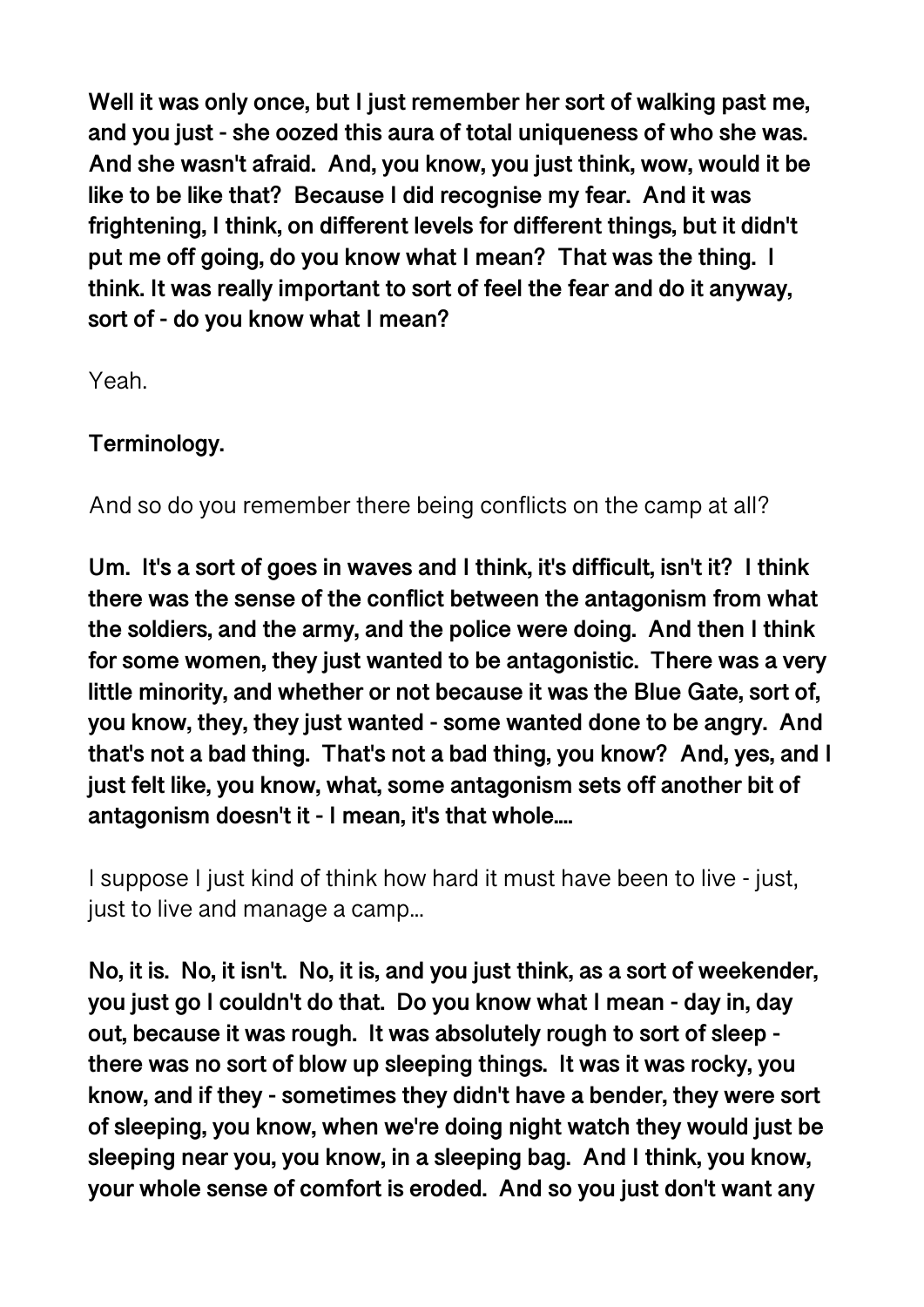**hassle from - and I could see that, and I could get that, it's almost like, I'm just doing this and I'm here. And they're doing their best, aren't they? So it's easy for me to sort of come in and go, god, what's all this antagonism, but actually they've got every right to be that. Anybody would be - I'd probably be doing that. You know?** 

And as you say there was so much peacefulness and organisation as well.

**Yeah, absolutely. It's almost like, how do we survive all this? What do we do in order to get through this, together, all through this together, you know - we must do this. And carry everybody with all kinds of issues, problems - do you know what I mean, it felt like people carried each other, and even though I wasn't used to some of what was going on, I just felt like I just embraced it and thought, wow, you know, this is this is teaching me a lot here. I felt I was, yeah, it was a real lesson to understand, you know, to, to develop compassion, actually, which was really important.** 

Do you talk about Greenham very much any more?

**Yeah, yeah, no, I do. In-fact I was in the hairdresser's getting my hair cut, and I like my hairdresser, but it suddenly went silent - it went really silent, and I could tell people were listening, and then I realised what I do I go, 'Yeah, we've got this - we bought common land back', you know, sort of trying to turn it into like so. 'Yeah, yeah, I walked my dog there'. I went 'Yeah, because some of us sort of made sure that happened', you know, trying to turn it into like so they can get it. Because if you go too heavily into the sort of politics, people just go like that. Or like you're like you're a dirty Greenham woman.** 

Yeah, and what do you think your son feels?

# **He's very proud. Yeah, I know he is. I know he is.**

Do you think that your politics must have impacted him?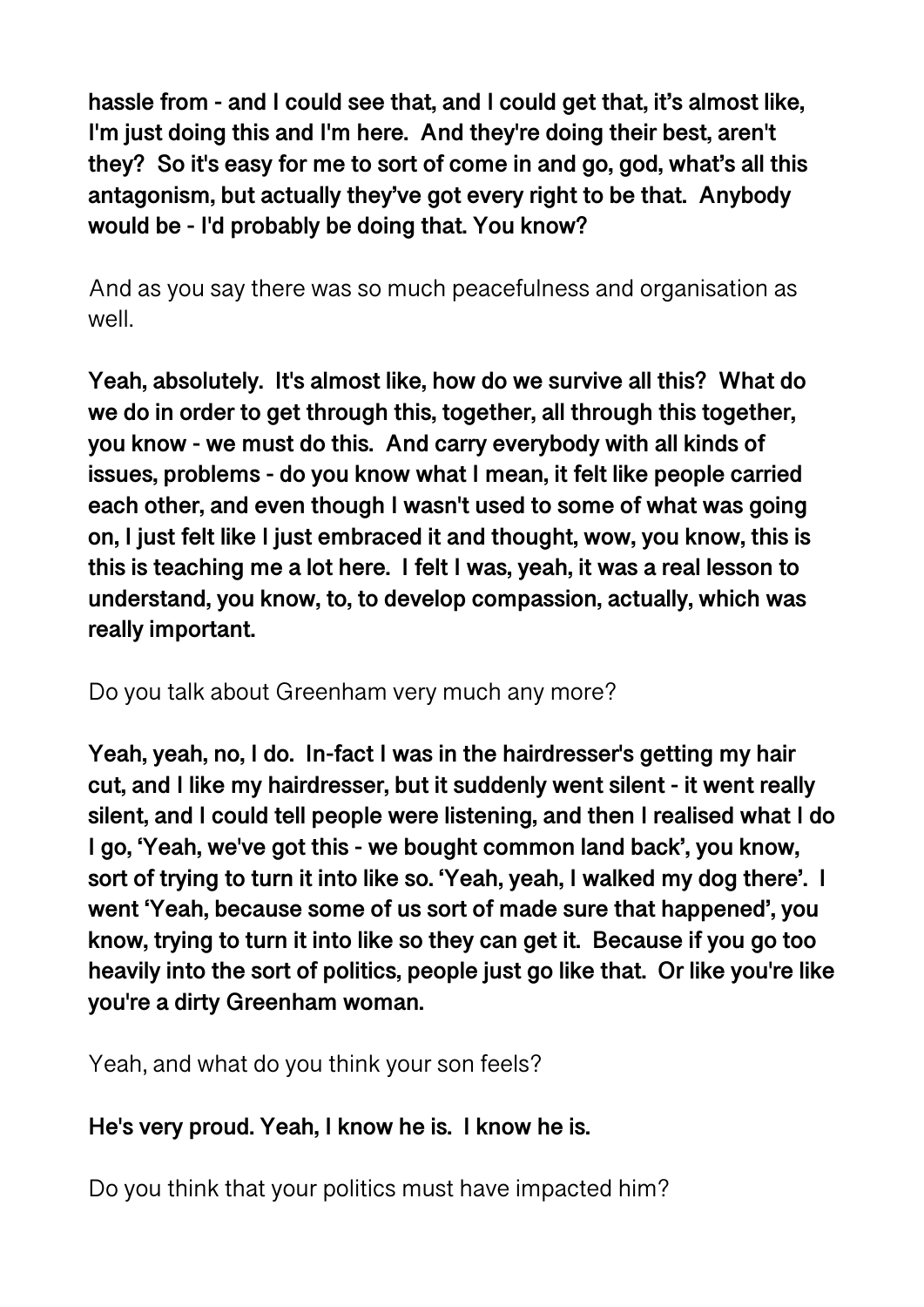**Yeah, no, absolutely. I mean, it's interesting. I've always sort of um, come from a sort of Labour family. My dad was a, my grandfather sorry was a coal miner. And so Labour has always been the politics, but actually, I sort of being a healer, I've gone right into the sort of last 25 years being the Green Party, just because I feel that makes sense to me, you know, about the planet and everything. And so, yeah, and he's sort of married a very sort of political Labour person. She did politics at Reading, so yeah, so he's getting it from all angles! (Laughs).** 

Do you feel your feminism impacted him when you were raising him?

**Yeah, I think so. I do. I think, and it's quite emotional talking about him because I think he's, he's quite extraordinary, really. We've got very, very close relationship and I'm very proud of him on so many levels, really. And yeah, he was part of the journey. And he was...** 

Yeah, well he was there.

**Yeah. And saw me without hair - you know, looking like Sinead O'Connor. Yeah, and there's no sort of, yeah, still have that very close, very close relationship. And we still have, and will always have. And I've done all sorts of alternative things throughout my life, and he's been there all the way along the journey, really, and sort of will laugh in a good way, you know, rather than as a derogatory.** 

Did you feel you learned about motherhood when you were at Greenham from other mothers that were there?

**Yeah, I didn't see a lot of mums there because they were in the woods. So the Violet Gate was the - it's a shame really, because I think, for me, that would have been a great gate to support.** 

Yeah.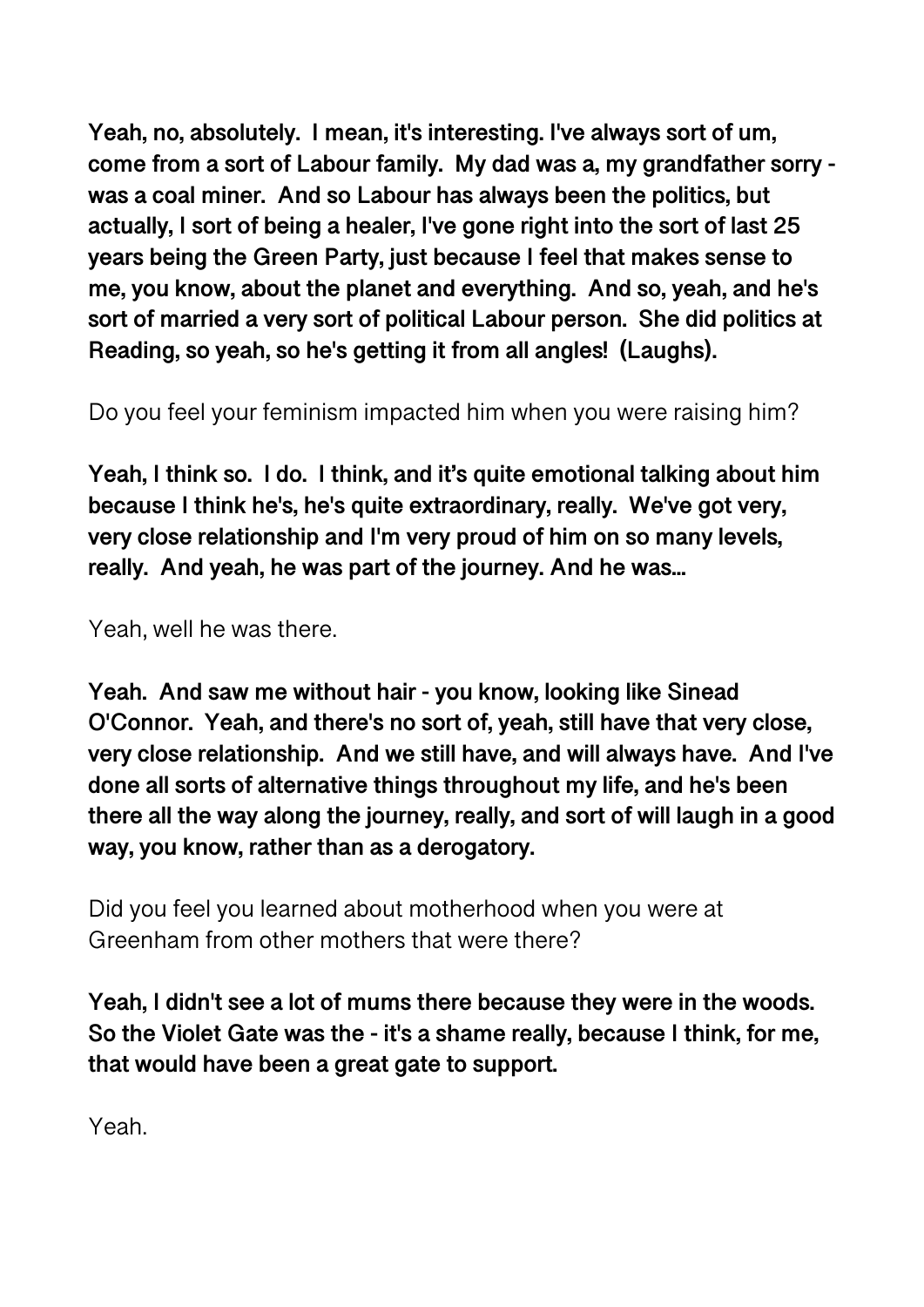**But somehow it felt like Blue Gate was where we went. Went to - yeah, 'cause my mum had gone - my mum and dad - I grew up in Africa. My dad, my mum and dad went back to do some work there. So my mum wasn't around - my mum and dad weren't around when I was doing Greenham, and I got very close with this German woman who was similar age to my mum. So she was doing - she was arrested on the bonfire night. She was the one that, yeah, so she wanted to go to court with her name and wanted to go to Holloway. So she, so she arrived in this suit with this like calico knapsack, you know, like a burglar would have. And the judge was her age and he did not want to send her. He felt very uncomfortable. And he didn't. So me and her got very, very close. I think she sort of - she never had a daughter, my mum was in Africa, and it felt like we we had this lovely sort of symbiotic relationship.** 

### Are you still in touch?

**So sadly she died. But we had - this is another lovely story. We, it was a Sunday and she goes, 'Oh, do you fancy a Sunday afternoon in Greenham, where should we go?' 'Oh, let's go to Orange Gate. And again....** 

### What years later, do you mean?

**No, at that time. Yeah, so we went to Orange Gate, which again, was off the beaten track a bit. And a woman said, 'Who fancies a Sunday afternoon drive?' And so we both 'Yeah. All right, then.' So they just cut this massive square, and just drove in! And I can always remember she had a tape, and it was...** 

### Drove into where, sorry?

**Into the base. So drove through the fence, through the fence. She just said, 'Okay, let's just cut a thing', drove in and me and Inga were - and it was the song 'All the leaves are brown' - 'California Dreaming'...** 

On the radio?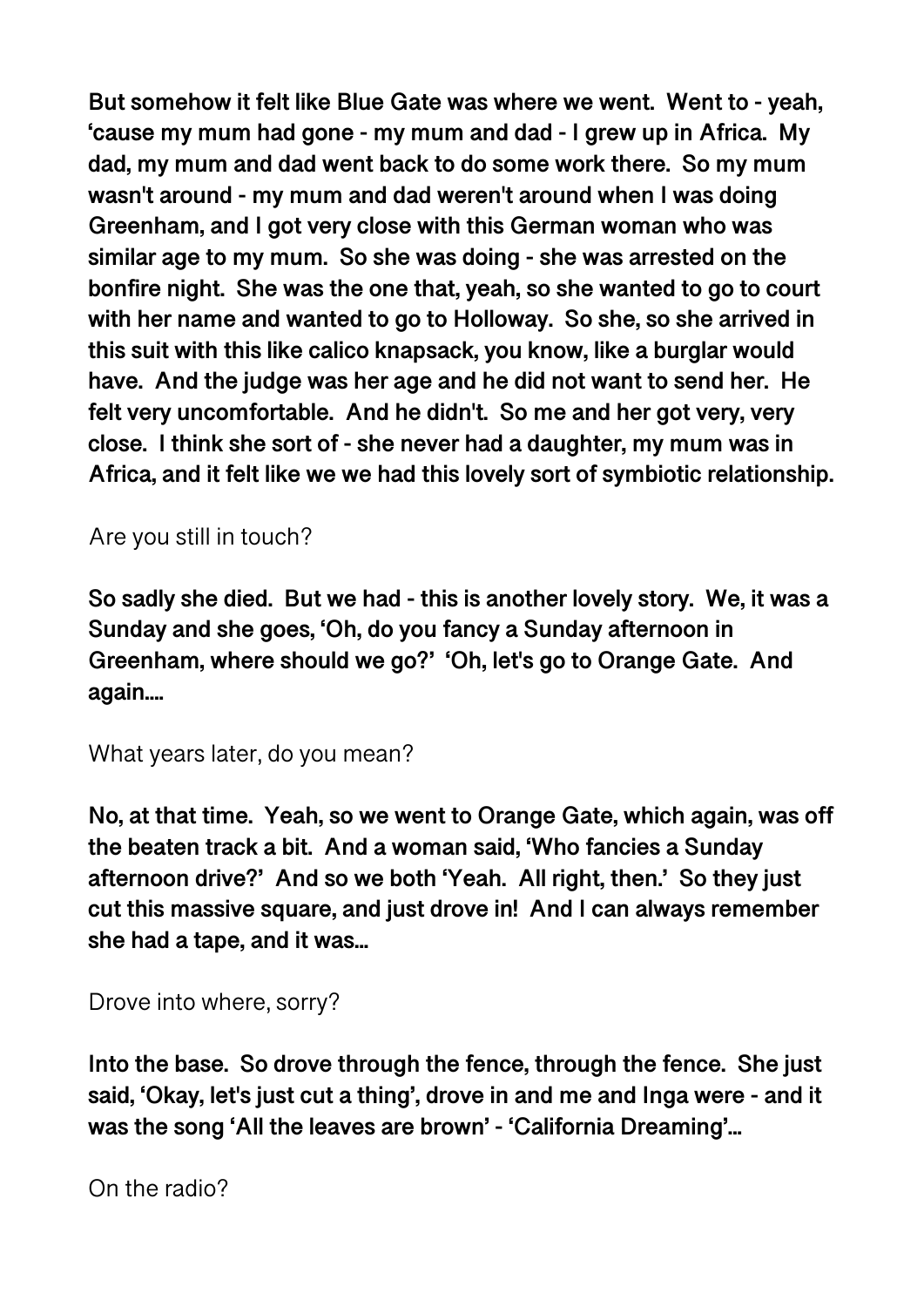**Yeah. And I just love that song. Always remember just going round like let's just go for Sunday afternoon, drive!** 

So what happened?

**Yeah, we went around - we were there for quite a while. And then we were stopped and interrogated, and luckily just told to go rather than get out - let's arrest you and on all that.** 

Yeah, because they were doing the strip searches at that point on the arrests weren't they?

**Yeah, well, I wasn't involved in that, thank goodness. That must have been horrendous, horrendous, the worst. And what was interesting at that time I - because I was an art teacher I got offered a job at Reading prison, teaching art to the young remand-ers, teaching the guys there. And I was just studying to be an acupuncturist. So I was quite intrigued with the whole thing of what's going on here then, do you know what I mean?** 

Yeah.

**And it was hard for me. And it was scary. But it was again, that's my life has been so many things like like, what am I doing here? (Laughs). How did I get here? What led me to this place? That is the story of my life, you know, sort of hold on a minute. (Laughs). Maybe I chose to. So yeah, it was...** 

Do you remember what the base was like when you drove into it? Could you describe it for us?

**Yeah. Well it's interesting driving through the fence, because there was no gate. There's the gate there, which we couldn't get through, and they just clipped this great big square. It was surreal. It felt like this isn't really happening. How does this happen? How do you - one minute just**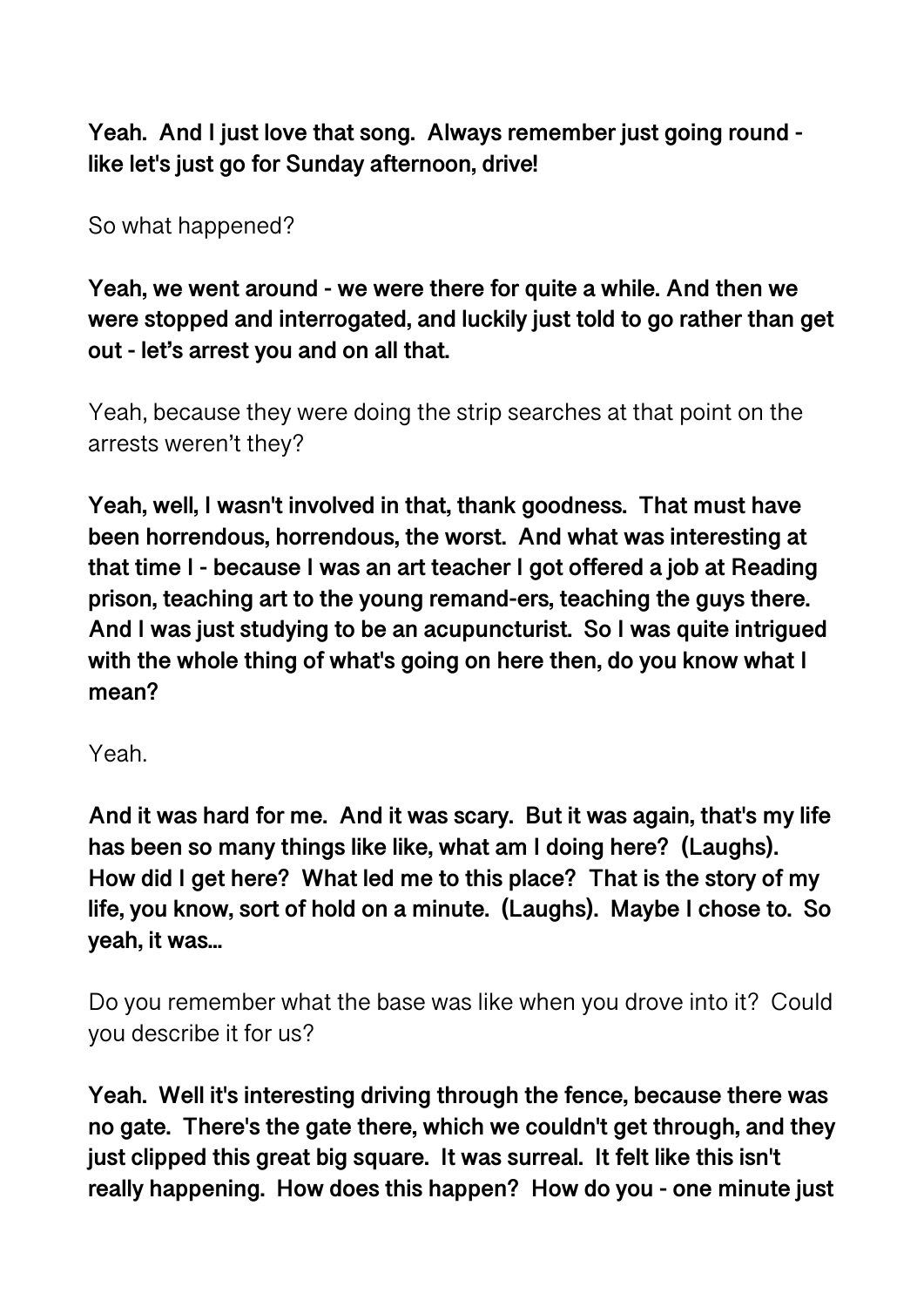**sitting there, and someone just said 'Let's do that.' 'Yeah. All right.' 'Do you want to come?' 'Okay.' And I looked at my German friend, and we're going oh my god, you know, these, these women are just lack of fear - just didn't give a monkey's, and we were going (sounds apprehensive) 'Yeah, okay!' Recognising that in ourselves - recognising it now. And yep, but feeling this expansiveness, like I said before about bonfire night about trying to get across this runway. It went on for - it wasn't miles, but it just felt like it was never-ending, trying to get across. It wasn't like a road. It was a massive highway. And so you're in there and you felt like woah, you could just see as far as the eye could see because obviously when you're behind the fence, you don't, you just don't see that, there's things in the way and we were just like driving around. I thought this is huge. This is - there's nothing happening here, there shouldn't be a fence here, there should not be a fence. And there should not be cruise missiles on here either. And they should be nobody on here because, you know, this has been planted, and this was never - it always meant to be a common so...** 

#### Are you in touch with many of the women now?

**Yeah, my friend who started the Greenham support group, because we our daughters are the same - we got quite close when our daughters went to the same school around the corner. She's moved out of Reading. So she's the one that started the Greenham support group. And she started a telephone tree. There's this telephone tree that we're all on, and, and men were on that as well. And what was interesting was because in those days, we had, you know, like the old style phone, mine was on - I used to rent a house over the park that way, and it was on the wall. And I know that every time the phone went, somebody I was being tapped, you could hear all sorts of strange noises. Someone had obviously got my number from somewhere. And yeah, so it was just been really careful of that as well. So yeah, it was - for me it was interesting because I think it was the Greenham, and it was connected in with this Red Rag magazine with all things that were going on, and all the support that came behind that, with all sorts of people. And real respect for what we were doing, and real support and real**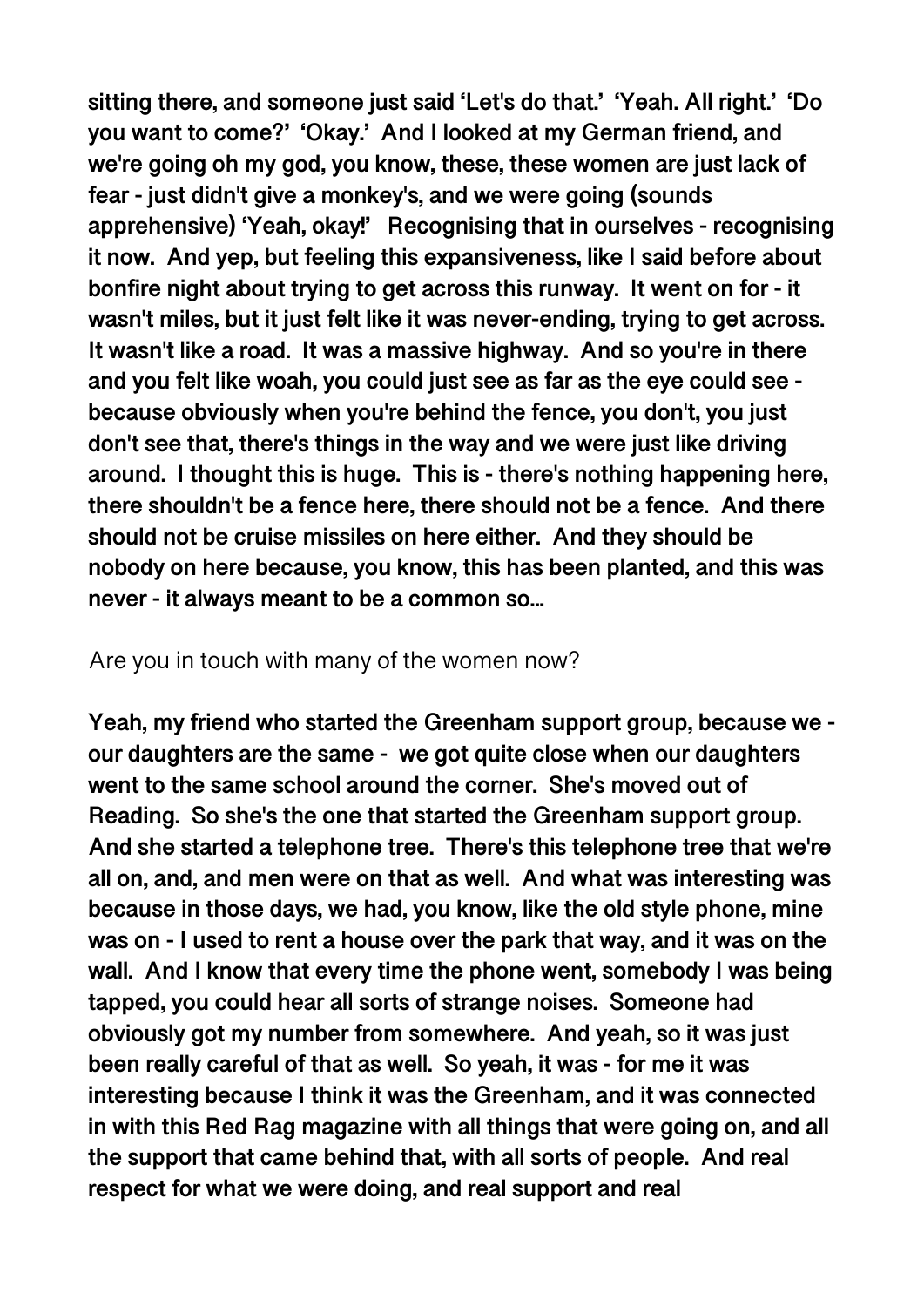**encouragement and always - it needed to be written about what was happening weekly, so it was going around to a lot of people in Reading this magazine and sorry...** 

Yeah, I was just going to say - actually I can't remember what I was going to say.

## **That happens at my age! (Laughs).**

So Greenham has a very kind of small little tiny space on some syllabuses, but it's kind of like an optional thing within a history module or a politics module. It's not really well taught in the UK. Do you think that's one of the reasons that - 'cause obviously, one of the reasons for this project is that actually, it's remarkable how little people know about Greenham.

# **Yeah. And then it's funny how much people do.**

Well younger generations.

### **Yeah, definitely.**

I think a lot of the older people remember it in the press.

**Yeah, no, that's true. And I think, yeah, on lots of levels of you know, that the press made Greenham women to be, you know, dirty and you know, bad mouthed women. I mean, I know I mentioned that a little bit, but that's to do with surviving. Because people have no idea. And some people don't know what really happened, what really happened and didn't want to know, so that I think there's a lot of lack of understanding and lack of education. And it was a massive bit of history, because we achieved what we wanted to achieve. That was huge. Huge. You know?** 

Yeah. Were you there when cruise left?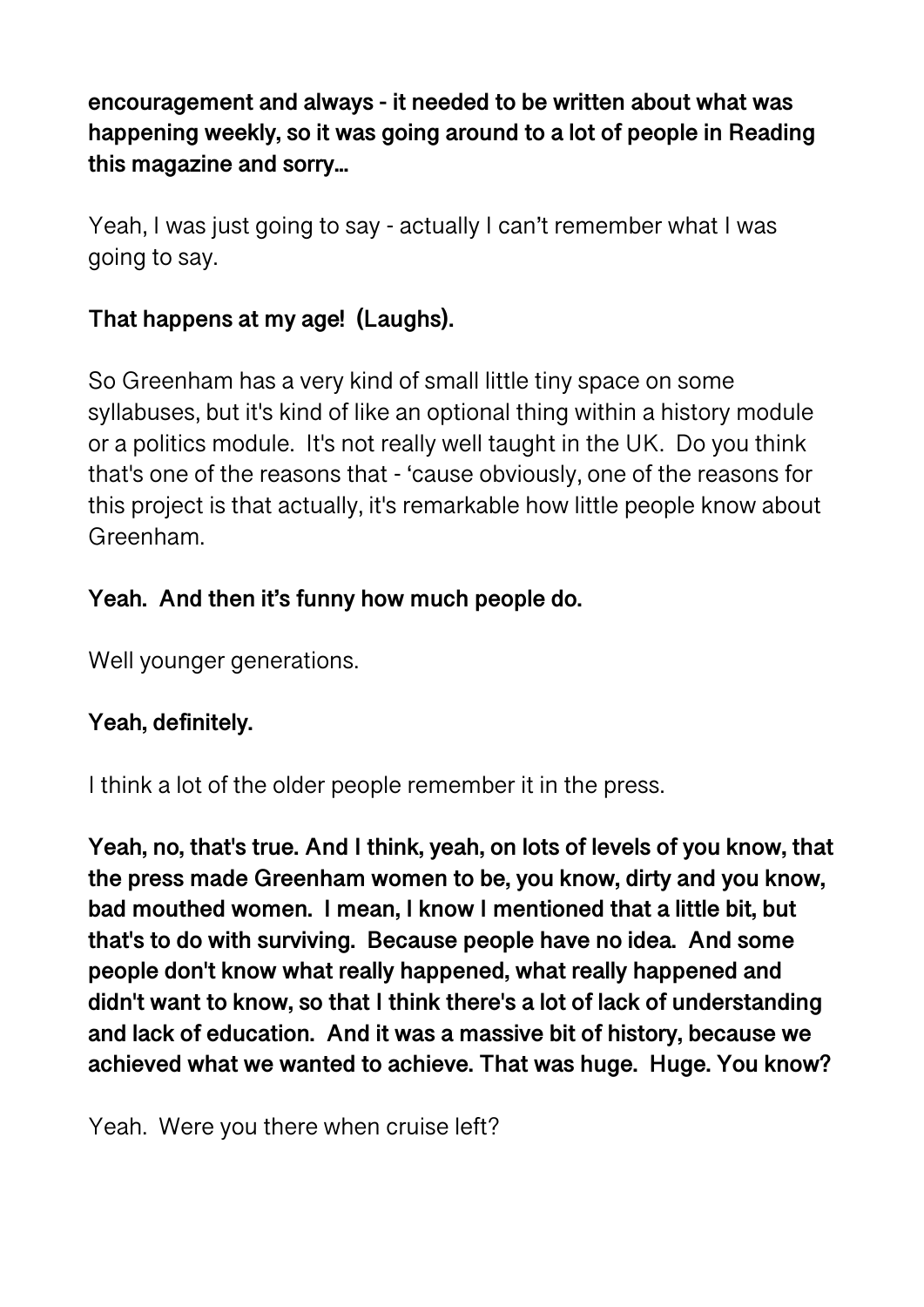**Yeah. And because it's just like, I mean, it's great to be just up the road. I mean, I think I think if I'd have been in France would I have done? I think I probably would have done I think because it was quite a unique, I think it was the first women's peace camp in the UK, wasn't it?** 

Yeah, er...

### **I think it was.**

Certainly of that size, I think.

**Yeah. So that's why I think it attracted. So I think, I think it does need to have a much bigger place in history particularly.** 

Why do you think it hasn't?

**Don't know - bloody OFSTED! I don't know, really. Being a teacher I think, yeah, you know, is it something to do with women's politics, you know. Who's driving this syllabus and you know, what they perceive as important and, but it is history, and it did achieve. And it was very much to do with the Cold War and what was going on. That was a very, yeah, it's a very potent time, I think. And that is, the Cold War is on the syllabus.** 

### Yeah.

**So you think why isn't Greenham on the - a little bit bigger, you know? And you just wonder who is there going 'No, yes, maybe'? Who's in charge of those decisions? But I know I've talked about it a lot and 9 times out of 10 people are going 'Wow, that was fantastic. Well done you.' I always get really positive things. You know, because I don't think there are a lot of us around here, do you know I do feel - because women were sprinkled all over the place, and the people that I knew in Reading have moved on. And I mean, there's a woman I contacted, who's living in Ireland, and she's working with refugee women and I said, 'Lara, I can't find my photographs, have you got any photos?', you know,**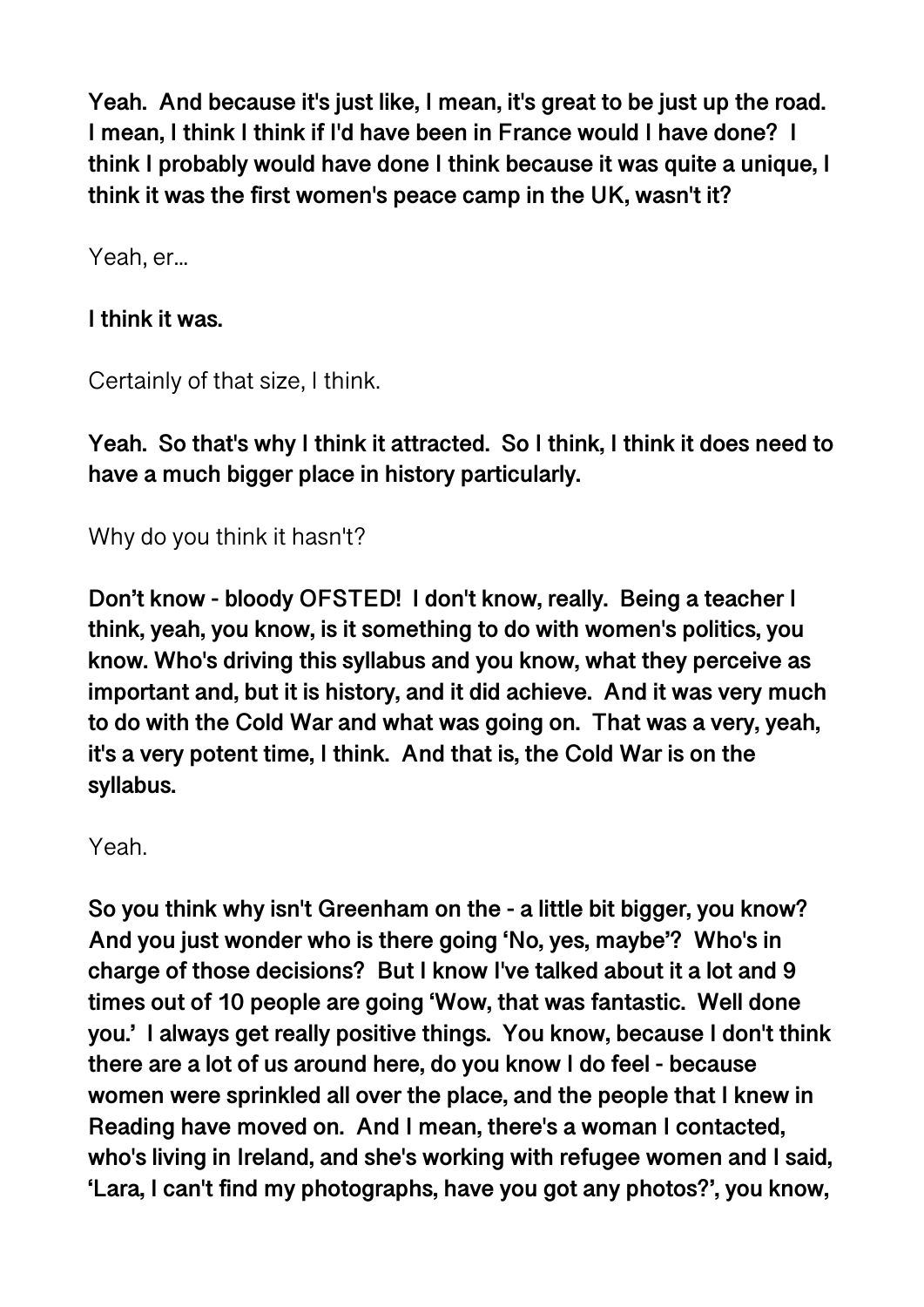**so she was here living, and going with me and she's now somewhere else. And she was saying, 'Oh, yeah, my daughter, who went to the Royal College of Art, she keeps asking me about about it', you know, and then when I took my daughter - I had, I've got 10 years between my son and my daughter. So when I have my daughter, she was about 9 when the mayor of Newbury was saying 'It's common land', so she came with me and that whole cycle of ending it with her as a 9 year old girl, and she's very intrigued and you know - she's 25 now, and she's very sort of proud, do you know what I mean, and just sort of wants to know, information.** 

# Yeah. What do you think the legacy of Greenham is?

**That, that women weren't afraid to face this massive, you know, the massive power of cruise missiles and dictators and, who were trying to say, you know, this, you know, we sort of faced something that was quite colossal, I think - in sisterhood, and, and with real sort of diligence of, you know, we're in for the long haul here. We're not giving up, you know, so easy - I think a lot of groups going 'Oh we haven't got what we want. Let's go.' I mean, it was that sort of persistence, that sense of...** 

It was years and years.

**Yeah, and enduring women's energy where we, you know, we've got that because we can bring children up - we have that. I mean, I remember in my healing thing, I very much follow the Buddhist philosophy and someone said to the Dalai Lama once, 'What's the most spiritual thing a person can do?' And he said, 'Just turn to any mother in this audience.'.** 

### Right.

**And that is about devotion, isn't it? Women have this sense of devotion about - we can really care about something, and we're willing to put all of our selves into it in a different way than the man does it, I think.** 

I suppose we've been encouraged to do that, haven't we - by society?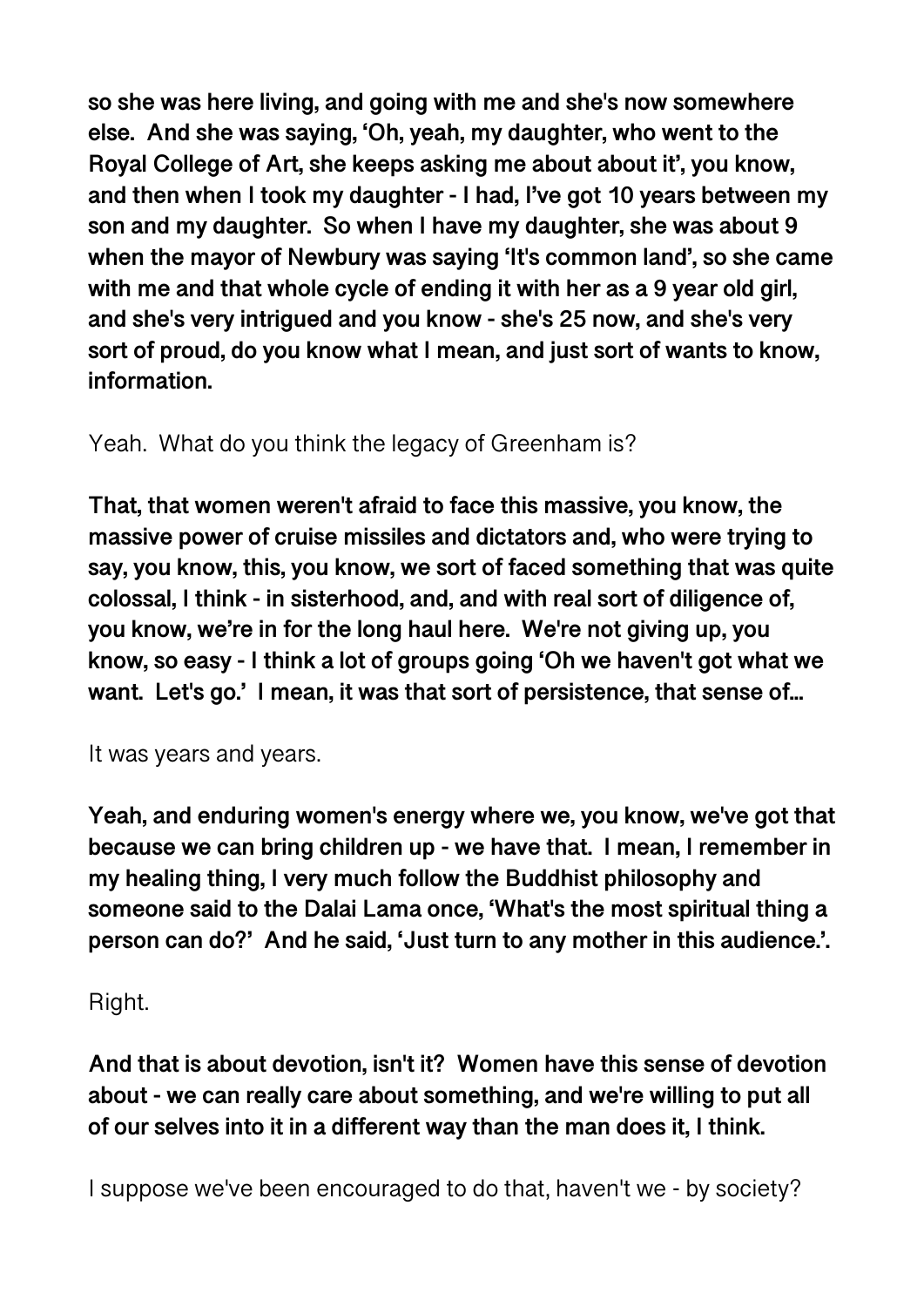### **Yeah, yeah. But I think...**

Because I think there's lots of women at Greenham, and lots of women in the world who aren't maternal.

**Yeah, I agree, I think because being a woman we have this sense of caring, which is very different, which is very different. It comes from a much more, like you said, it is a maternal caring, which is different from a caring, and that sense of connection, I think. I think women have extraordinary connection with each other - women who don't know each other can connect. We don't have to know, and I feel I'm connected with you and I don't know you, and I wouldn't feel the same if two guys were interviewing me. Do you know what I mean?** 

Absolutely.

## **I'm just saying that...**

I think women only spaces are crucial.

**Yeah, absolutely. And that women only space - I think, yeah 'cause all sorts of things are written - there was a peace camp at Molesworth at the same time. And there was all kinds of, you know, women getting raped and argy-bargy, and you're just thinking, why would you go there as a woman? Why would you? Why would you? You know? It's complicated, isn't it? I think but yeah, for me, I knew - what I think, what that opened up for me, what it confirmed to me. So I felt very humbled to be part of all that, actually.** 

And I think as well like the, I suppose the women who were at Greenham, who were mothers will have had such a political awakening that fed down to their children and the next generation.

**Absolutely. I totally agree. Absolutely, absolutely. And I do feel I'm, I'm not afraid - I've been there's, I listened - because I'm on local radio quite**